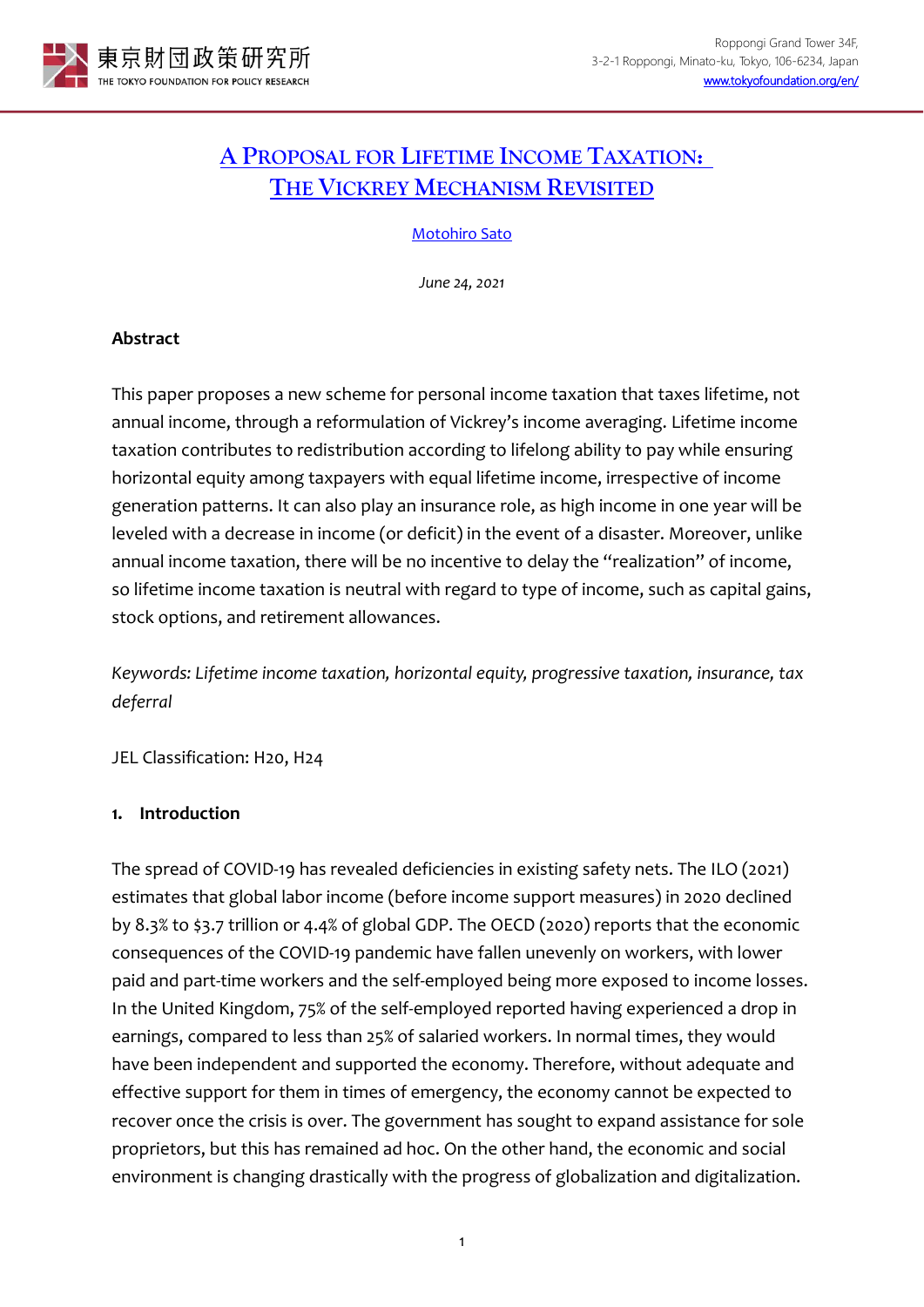There has been an increase in the number of workers with unstable income, such as freelance and gig workers. Along with redistribution to reduce the income gap, the role of income tax as insurance has become more important than ever. A new tax system will be required and needs to be put in place for this new economic and social environment. In the case of corporate tax, companies are permitted to carry forward or carry back losses on the premise of a going concern that corporate activities will continue into the future. Corporate tax can thus be levied at a flat rate on the present value of future profits.

This paper proposes to introduce a similar mechanism for personal income tax, changing annual income taxation to lifetime income taxation while preserving progressivity. Note that while the form of taxation proposed in this paper is different from basic income, which ensures the same income for all, it nonetheless serves as insurance to stabilize disposable income. In social insurance programs, such as unemployment and pension benefits, a history of previous earnings is reflected, and in this regard, these benefits are based on lifetime earnings. I aim to incorporate the lifetime perspective into personal income tax. In the present personal income tax system, the ability to pay is measured according to annual income. However, taxpayers who have earned a high income in the current year due to the listing of stocks and/or the realization of capital gains will not necessarily continue to gain high income in subsequent years. In economics, it is an individual's welfare level that determines their ability to pay, which depends on their lifetime income. Although value-added tax (VAT) is criticized for being regressive from an annual income perspective, on a lifetime basis, it is a tax equivalent to lifetime income taxation so that the economic effect is the same. Therefore, the lifetime incidence of VAT can be measured quite differently from annual VAT (Casperson and Meltdalf 1994). VAT is known to be advantageous in raising revenue, but it has a limited redistribution function. A progressive tax on lifetime income, on the other hand, can also serve as a progressive consumption tax from a lifetime perspective.

Related to lifetime income taxation, the averaging of income for tax purposes was introduced in the United States from 1964 to 1986 and Canada from 1972 to 1988; the averaging was not over a full lifespan but limited to a certain number of years. The formula for averaging personal incomes in Canada is contained in Davies ([1](#page-1-0)975).<sup>1</sup>Because of the administrative burden of managing income information, it was abolished to simplify the tax system. However, with the recent advances in digital technology, lifetime

<span id="page-1-0"></span><sup>1</sup> In 1949, after World War II, the Shoup Mission proposed a fundamental tax reform for Japan and recommended a special provision for fluctuating income, such as capital gains, by averaging the tax burden over several years (Shoup1949); however, income averaging was never fully implemented. Vickrey was a member of the Shoup mission and was in charge of personal income tax reform.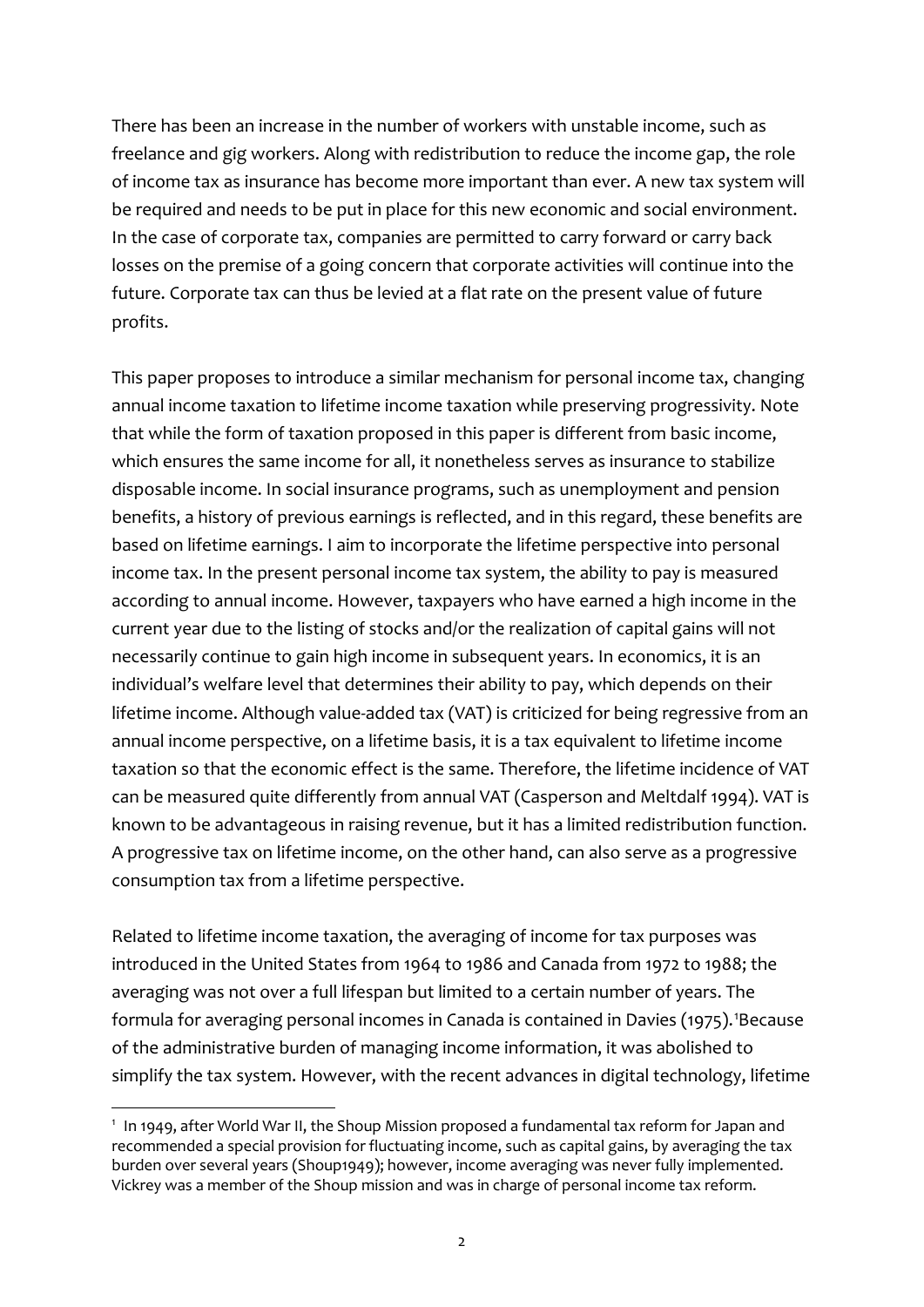income taxation has become possible without compromising simplicity. Jacobs (2017) discusses the possibility of lifelong income taxation in the light of the development of digital technology. As a part of renovating the Canadian income tax system, Boadway (2019) proposes that general income averaging be re-instituted given that the Canadian tax-transfer system has become less effective in mitigating market-induced income volatility. A potential objection may be that the value of income averaging is not great given that personal income taxes have been less progressive with smaller differences in marginal tax rates. Progressive taxation may have been constrained, however, by considerations that annual income taxation imposes higher burdens on taxpayers with lumpy and fluctuating incomes. Indeed, there is empirical evidence that household income has become increasingly volatile. Moffitt and Zhang (2018) review major papers that study income volatility using PSID in the United States. Gordon and Wen (2017) provide an extensive survey of the experience of averaging income taxation and examine its effects. Their findings are that while welfare gains from averaging is generally low, it can be high for high-income earners. Batchelder (2003) proposes income averaging that targets low-income families by averaging the earned income tax credit (EITC) over a twoyear period, given that they tend to experience higher income volatility than middle- and high-income households.

Vickrey (1939) proposed the averaging of income for tax purposes. My proposal is based on his pioneering work. Income tax averaging and lifetime income tax differ, however, in their treatment of normal returns on savings. As noted above, the latter is effectively a tax on consumption, whereas the former can encompass comprehensive income taxation. In addition, income averaging applies to a certain number of tax years, five years for instance, and thus is shorter than a lifetime. Steinerberger and Tsyvinski (2020) have formulated axioms of income tax averaging. They account for general weights on income, whereas the present study calculates lifetime income using an arithmetic average. Lifetime income taxation may be supported from the viewpoint of optimal taxation theory, in that it is desirable to utilize past income information to deal with informational asymmetry (Golosov et al. 2011). Erosa and Gervais (2002) modeled optimal taxation in a standard overlapping generation setting with both wage and capital taxes being levied on an annual basis while allowing for age dependence. I propose that lifetime income tax can enhance the insurance function. In a related vein, Varian (1980) examined optimal income tax as insurance in the presence of income uncertainty. His work has been extended by Chetty and Saez (2008), who have incorporated the private insurance market. Stepner (2019) finds evidence that the progressive shape of taxes and transfers (on an annual income basis) provides the majority of social insurance against such risks as layoffs and hospitalization using the Canadian tax record. Bovenberg and

3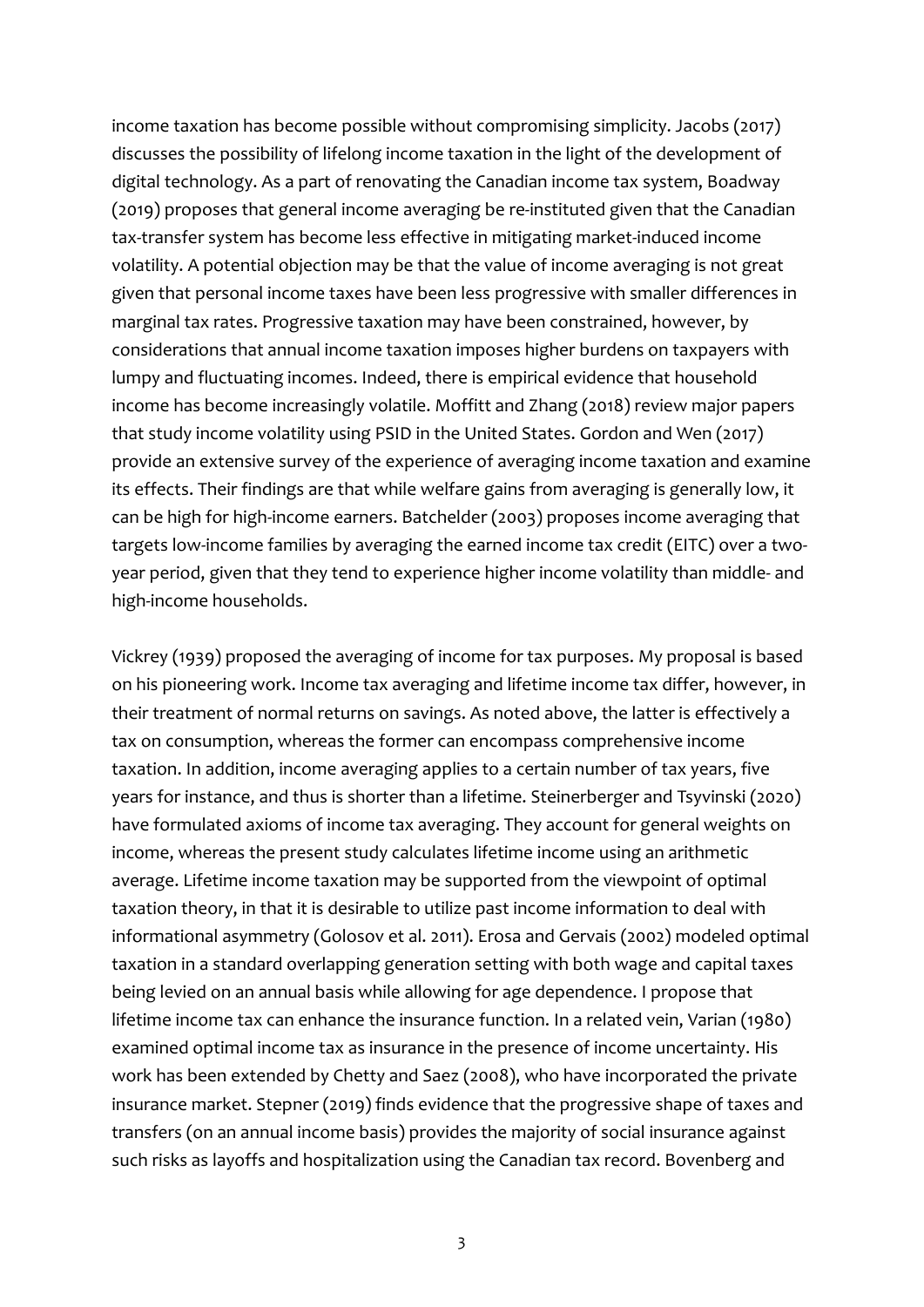Sorensen (2006) studied optimal lifetime income taxation and social insurance in which compensation for the loss of earning capacity depends on previous labor income. Lifetime taxation can serve to remove the incentive of tax deferral. Auerbach (1991) and Auerbach and Bradford (2004) have proposed capital income taxation that can be neutral with respect to the realization of capital gains. Their tax structure is flat, although the tax rates can be dependent on holding periods, whereas the present paper considers progressive taxation.

The remainder of this paper is organized as follows. Section 2 addresses deficiencies in current year income taxation. A lifetime income tax is proposed in Section 3, assuming a zero-interest rate for simplicity. A more general form of lifetime income tax is presented in Section 4. Section 5 provides some concluding remarks. The formal model is given in the Appendix to consider the incentive effect of lifetime income taxation.

# **2. Deficiencies of current year income tax**

In this section, I address the deficiencies of annual income taxation using simple numerical examples. An interest rate of zero is assumed for simplification. The three taxpayers, Mr. A, Mr. B, and Mr. C in Table 1 all have equal lifetime incomes of \$300,000 over five periods. However, their income generation patterns are different. In the present context, taxable income includes temporary income, such as retirement allowance and capital gains, in addition to salary and business income. (The taxable income may become negative due to capital losses and losses due to disasters.) While Mr. A's earnings are constant at \$60,000, there are variations for Mr. B, and Mr. C gains a high temporary income of \$180,000 only in the fourth period. In the case of the annual income tax being applied, there will be a difference in income tax, even though the lifetime income is the same. In the example, we applied the tax table provided in Appendix 1: the income tax is at a marginal tax rate of 10% on a taxable income up to \$30,000, at 20% on an income of between \$30,000 and \$60,000, and at 35% on an income of over \$60,000 (Appendix 1). For zero income, the tax amount is assumed to be zero. There is no change in the essence of the discussion when benefits for low income, such as a negative income tax, are incorporated.

In this example, Mr. A's total income tax liability over the five periods is \$45,000, whereas Mr. B's income tax increased to \$58,500, and Mr. C is taxed even higher at \$63,000. Consequently, horizontal inequity arises among taxpayers on a lifetime basis. Even the vertical inequity may be undermined if a taxpayer with a lower lifetime income but a volatile income bears a higher lifetime tax liability than say Mr. A. in the example.

4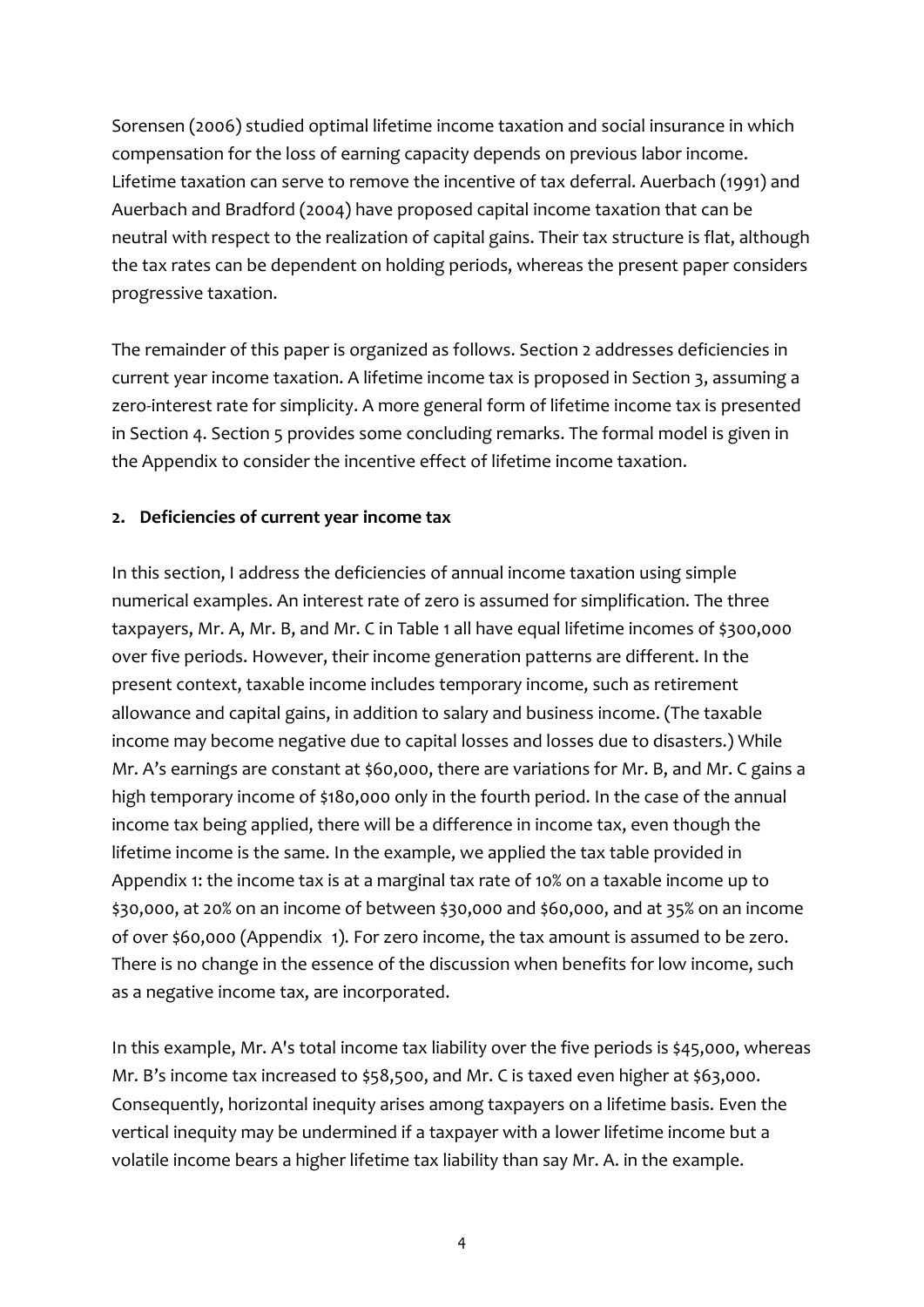#### **Table 1: Annual income taxation**

|        | Mr.A                    |                   | Mr.B            |                   | Mr.C           |                   |
|--------|-------------------------|-------------------|-----------------|-------------------|----------------|-------------------|
| Period | <b>Taxable income I</b> | Annual income tax | i axable income | Annual income tax | Taxable income | Annual income tax |
|        | 60,000                  | 9.000             | 30,000          | 3.000             | 30,000         | 3,000             |
|        | 60,000                  | 9.000             | 90,000          | 19.500            | 30,000         | 3.000             |
|        | 60,000                  | 9.000             | 30,000          | 3.000             | 30,000         | 3,000             |
|        | 60,000                  | 9.000             | 120.000         | 30.000            | 180.000        | 51,000            |
|        | 60,000                  | 9.000             | 30,000          | 3.000             | 30.000         | 3.000             |
| Sum    | 300.000                 | 45.000            | 300.000         | 58,500            | 300.000        | 63.000            |

Note: Tax amount = 0.3 x income up to \$30,000, tax amount = 0.2 x (income − \$30,000) + 0.1 x \$30,000 for over \$30,000 and less than \$60,000, tax amount = 0.35 x (income for over \$60,000 − \$60,000) +0.2 x (\$60,000 − \$30,000) +0.1 x \$30,000

Annual income tax does not adequately fulfill the insurance function. Suppose Mr. B's income is completely lost due to a natural disaster like COVID-19 in the 4th and 5th periods. Accordingly, the income tax liability becomes zero. However, as opposed to corporate tax, there are no tax refunds such as carry backs or future tax cuts as loss carryforwards. Of course, there will be savings as self-support, that is, self-insurance, but it is not always possible to anticipate a disaster in advance. In the absence of a disaster, savings for self-insurance could turn out to be excessive. While the safety net guarantees a minimum standard of living, the function of insurance is to maintain a standard of living close to income during normal times, that is, to equalize income during normal times and emergencies, which is missing in the current year income taxation scheme.

In addition, progressive taxation of annual income induces a delay in income realization. This is because income taxation is not incurred on an accrual basis, but is levied when it is realized.<sup>[2](#page-4-0)</sup> For example, when Mr. B has a high income, he can reduce his income tax liability by deferring \$30,000 out of the \$90,000 income in the second period to the third period when his income is low, and so it is at the marginal tax rate. The tax burden is averaged at the discretion of the taxpayer, but it is horizontally unfair between taxpayers who have such an opportunity and those who do not. Furthermore, the lock-in effect of retaining unrealized gains on stocks may impair the liquidity of investment funds and cause inefficiencies in capital markets. On the other hand, if the progressive structure is relaxed to suppress tax avoidance (arbitrage), the income tax redistribution function will be impaired.

# **Table 2: Deficiencies of annual income tax**

<span id="page-4-0"></span><sup>&</sup>lt;sup>2</sup> Slemrod (2001) extends standard leisure and consumption decisions to incorporate both labor supply and tax avoidance behaviors. Empirically, elasticities of taxable income serve as sufficient statistics to estimate these responses. Saez et al (2012), in a review of the literature, conclude the best available estimates range from 0.12 to 0.4, with a medium of 0.25.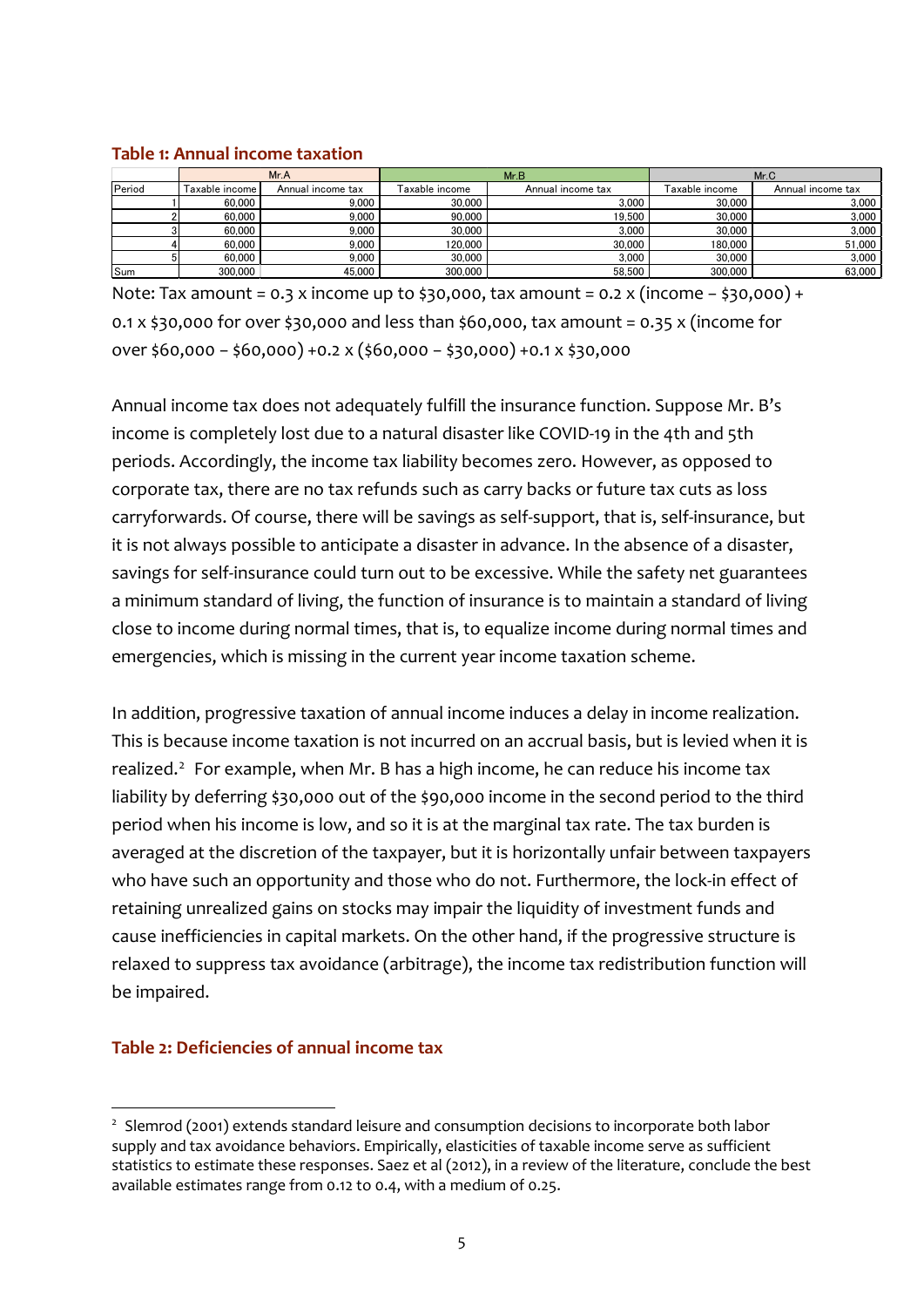|        | Mr.B           |           |                   |           |                          |                   |
|--------|----------------|-----------|-------------------|-----------|--------------------------|-------------------|
| Period | Taxable income |           | Annual income tax |           | Taxable income           | Annual income tax |
|        | Normal         | Emergency | Normal            | Emergency | <b>Realization basis</b> |                   |
|        | 30,000         | 30,000    | 3.000             | 3.000     | 30,000                   | 3.000             |
|        | 90.000         | 90.000    | 19.500            | 19.500    | 60,000                   | 9,000             |
|        | 30.000         | 30.000    | 3.000             | 3.000     | 60,000                   | 9,000             |
|        | 120.000        |           | 30,000            |           | 75,000                   | 14,250            |
|        | 30.000         |           | 3.000             |           | 75,000                   | 14.250            |
| Sum    | 300.000        | 150.000   | 58.500            | 25.500    | 300.000                  | 49.500            |

Note: The same tax structure as Table 1 is assumed.

## **3. The Case for lifetime income taxation**

Now, I present the lifetime income taxation recommended in this paper. Of course, lifetime income is not known in advance, therefore, the accumulated amount of income realized by the taxpayer from the beginning (e.g., job carrier) to the present is used. If using the "absolute level" of lifetime income, progressive taxation is more likely to occur in later years of life when income is being accumulated. To avoid this, I adopted an "average" income and applied a similar tax structure as the current progressive tax. This is a lifetime-based income-leveling tax. Progressive tax is levied on the cumulative average of income, and this is multiplied by the period up to the present. As a result, the total amount of income tax that would have been levied if the average amount earned from the beginning to the present is calculated. In addition, the total amount of income tax up to the previous period (calculated in the same way) is deducted so that taxation does not accumulate. This corresponds to the refunding of the income tax paid in the previous period. In other words, taxation and refunding according to the cumulative average income are repeated. This is ruminant of Vickrey (1939). [3](#page-5-0)

In this section I continue to assume a zero-interest rate. Specifically, letting J be the current period and  $T(\cdot)$  the tax function, the taxable amount for this period (= period J) is given as follows:[4](#page-5-1)

$$
\tau_j = J * T\left(\frac{1}{J}\sum_{j=1}^{J} z_j\right) - (J-1) * T\left(\frac{1}{J-1}\sum_{j=1}^{J-1} z_j\right)
$$
 (1)

where  $\tau_I$  denotes tax liability in period J, and  $z_i$  is real income that is realized in period  $i.$   $z_i$  may take negative values if there is capital loss or income falls below the taxation thresholds. The taxable amount for this period can be expressed as:

$$
\tau_j = T(\bar{z}_{j-1}) + J * [T(\bar{z}_j) - T(\bar{z}_{j-1})]
$$
 (1'),

where

<span id="page-5-0"></span><sup>3</sup> Vickrey's original proposal is illustrated in Appendix 4. A main difference between Vickrey(1939) and the current proposal is treatment of normal return which is abstracted in this section.

<span id="page-5-1"></span><sup>4</sup> The period J depends on the taxpayer's age. For taxpayers who have been working since 2000, 2021 will be  $J = 21$ , while if the start of employment is from 2015, it will be  $J = 6$ . In that sense, it is similar to "age-dependent income tax."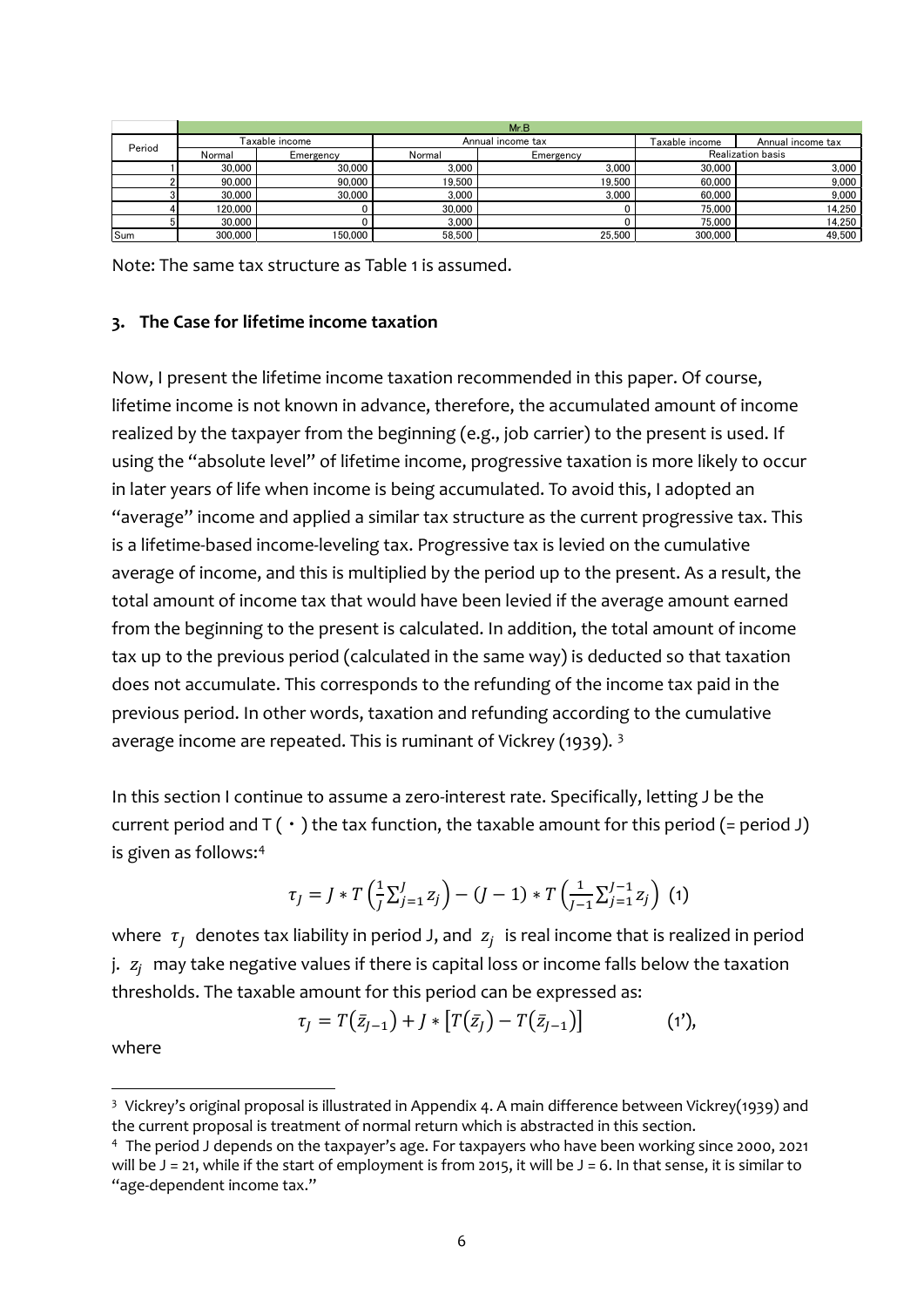$$
\bar{z}_J \equiv \frac{1}{J} \sum_{j=1}^J z_j = \frac{1}{J} z_J + \frac{J-1}{J} \bar{z}_{J-1} \text{ and } \bar{z}_{J-1} \equiv \frac{1}{J-1} \sum_{j=1}^{J-1} z_j
$$

Then it can be interpreted that the amount that has not been paid (not refunded) by the current period (i.e., period J) is added (reduced) to the tax amount corresponding to the accumulated average up to the previous period. [5](#page-6-0)Any tax preference or special provisions that reduce tax liability in period J, say by  $\,J\times\Delta T(\bar{z}_J),$  is offset by larger  $\,\tau_{J+1}\,$  as the refunding in period J+1 is reduced by the same amount. Note also that lifetime income taxation can also serve to simplify the income tax system since special treatments for lumpy income such as retirement benefits and capital gains are not required (Vickrey, 1969). When income remains constant during these periods, the cumulative average matches the annual income. Therefore, the taxable amount for each period is the same as the annual income tax. If the tax function is flat, the lifetime income tax is equivalent to annual income tax as well.

Now take the case of Mr. B, whose income fluctuated greatly over the periods. The tax function is assumed to be the same as in Table 1. His income for the second period is  $$90,000,$  but the cumulative average of  $$60,000$  up to this point (= ( $$30,000 + $90,000$ ) ÷ 2) is taxable under lifetime income taxation. Applying the same tax function as the current year's income tax, the tax amount will be \$9,000. If this cumulative average were to occur equally over the two periods, the total income tax would be \$2 x \$9,000 = \$18,000. With the \$3,000 already paid in the previous period being refunded, the final tax amount for the second period becomes \$15,000 (= \$2 x \$9000 − \$3,000). After the third period, the taxation and refunding of the cumulative average income is repeated in the same manner. The cumulative average for the final period is equal to the average lifetime income of \$60,000 (= \$300,000 ÷ 5 periods). As a result, the total income tax liability over the five periods is \$45,000 (=  $\frac{2}{5}$  × T (\$60,000)), which is the same as the tax burden of Mr. A. The same applies to Mr. C's case, and his lifetime tax amount also amounts to \$45,000.

|        | B氏             |                    |                          |            |  |  |
|--------|----------------|--------------------|--------------------------|------------|--|--|
| Period | Taxable income | Accumlated average | Lifetime income taxation |            |  |  |
|        |                |                    | T( - 1                   | Tax amount |  |  |
|        | 30,000         | 30,000             | 3,000                    | 3,000      |  |  |
|        | 90,000         | 60,000             | 9,000                    | 15,000     |  |  |
|        | 30.000         | 50.000             | 7,000                    | 3,000      |  |  |
|        | 120,000        | 67.500             | 11,625                   | 25,500     |  |  |
| 5      | 30,000         | 60.000             | 9.000                    | $-1,500$   |  |  |
| Sum    | 300,000        |                    |                          | 45.000     |  |  |

Table 2: Lifetime income taxation

<span id="page-6-0"></span><sup>5</sup> Conventional annual income taxation may still serve as a withholding tax so it can be supplementary to tax enforcement of lifetime income taxation.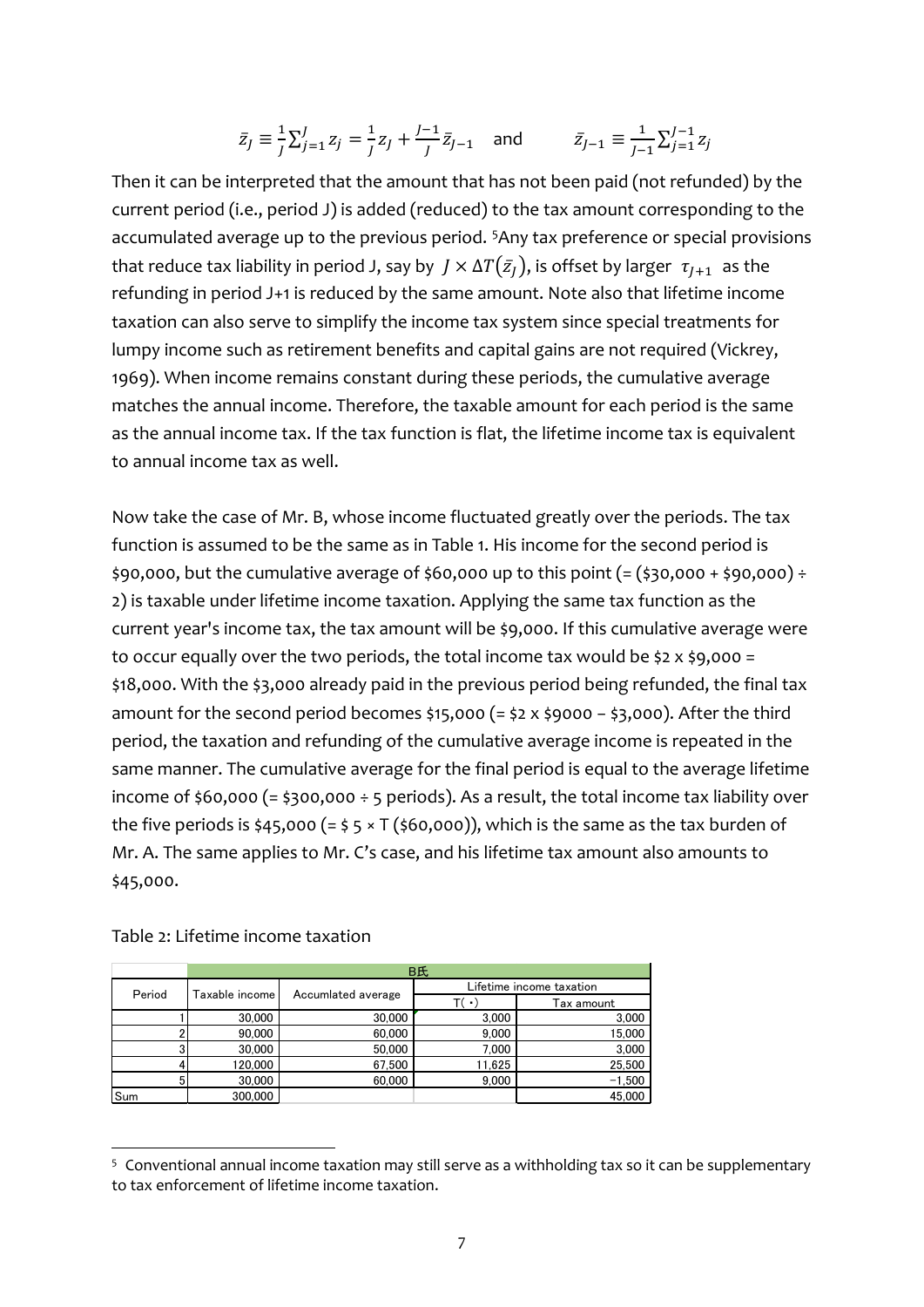| Insurance Function |                    |                          |            |  |  |
|--------------------|--------------------|--------------------------|------------|--|--|
| Taxable income     | Accumlated average | Lifetime income taxation |            |  |  |
|                    |                    | T( •                     | Tax amount |  |  |
| 30,000             | 30,000             | 3,000                    | 3,000      |  |  |
| 90.000             | 60,000             | 9,000                    | 15,000     |  |  |
| 30,000             | 50,000             | 7,000                    | 3,000      |  |  |
|                    | 37.500             | 4,500                    | $-3,000$   |  |  |
|                    | 30,000             | 3.000                    | $-3.000$   |  |  |
| 150.000            |                    |                          | 15.000     |  |  |

Note: The same tax structure as Table 1 is assumed.

There will be some debate about the period over which the cumulative average is taken (five periods in the above example). Of course, it does not include childhood (supported by parents), and individuals who work but depend on the primary earner of the household, such as university students and part-time housewives, should not be subjected to lifetime income tax. Their income will then continue to be taxed on a calendar year basis. In addition, if the employee returns to work after a certain period of retirement, the cumulative average may be taken again with the timing of the return to work as the initial period.

Now let me address an insurance function of lifetime income taxation, leaving the incentive effect of tax deferral to the next section. As shown in Table 2, we assume that Mr. B's income has been lost due to an event such as a disaster after the 4th period. In contrast to the annual income taxation, a refund of \$3,000 will occur because the cumulative average drops significantly from the previous period. This refunded amount increases as the income level in the normal period increases. Figure 1 compares the income in normal times (1st period) and the refunded amount in the 2nd period, with the income at the time of disaster (2nd period) as zero. All the taxpayers in Figure 1 have no income in the second period, but the tax treatment differs depending on their income in the previous period. Here, with the taxable income in the normal period being \$60,000, the net refund amount is \$3,000 in the period of the emergency, while if it is over \$120,000, the amount of \$12,000 is transferred. One could say that such treatment is unfair, but these taxpayers are not equal on a lifetime basis. The standard of living in the normal period is subsequently maintained. In general, this can be confirmed by

$$
\frac{d}{d\bar{z}_{j-1}}\tau_j = (J-1) * (T'(\bar{z}_j) - T'(\bar{z}_{j-1})) \le 0
$$
 (2)

if and only if  $\bar{z}_J \leq \bar{z}_{J-1}$ , so in the case that the current income declines relative to the previous average income, the tax liability in the current period decreases. Moreover, because the tax function is progressive and convex,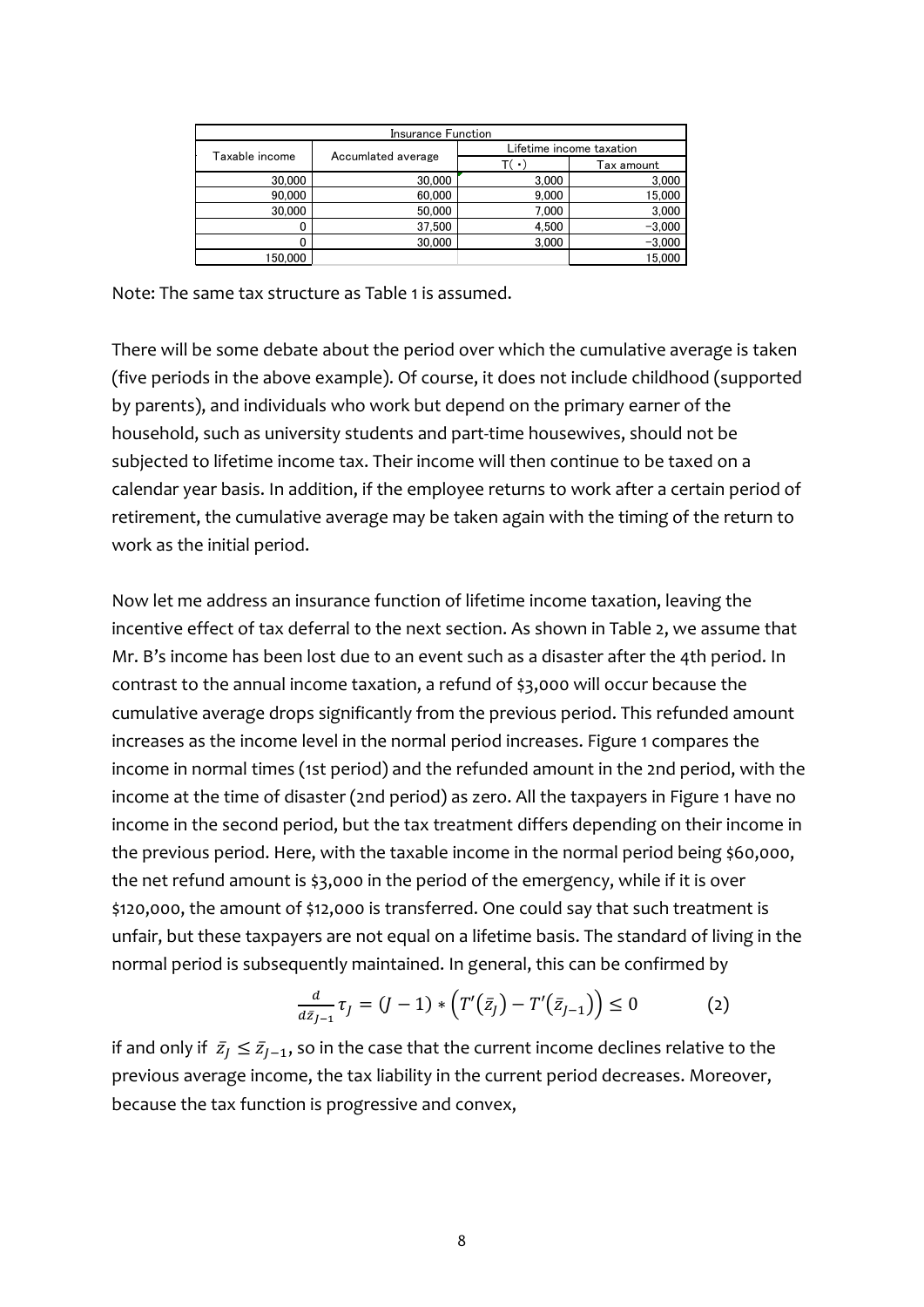$$
T(z_J) > J \ast T \left(\frac{1}{J}z_J + \left(1 - \frac{1}{J}\right)\bar{z}_{J-1}\right) - (J-1) \ast T(\bar{z}_{J-1}) = \tau_J \tag{3}^{6},
$$

Tax liability becomes negative and thus, net credit is provided when  $z_i = 0$  and  $T(0) = 0$ .



Note: The same tax structure as Table 1 is assumed.

At this point, some additional remarks need to be made. First, in calculating the cumulative average income, households that are exempt from tax under the current system are also required to file a tax return to report income. There may be criticism that declaring a small amount of income may impair the convenience of taxpayers. However, even in the implementation of a negative income tax, capturing the accurate income of low-income earners is required. It is noteworthy that lifetime income tax in this study can be integrated with the benefits to low-income earners alongside the refunding to taxpayers whose income has decreased from the previous year. Second, in the case of lifetime income taxation, the government tax revenue in each period will decline relative to the current tax system, as can be seen in Eq.  $(3)$ .<sup>[7](#page-8-1)</sup> If we assume that income is independently distributed for simplicity, the law of large number applies. Then the expected or average revenue loss compared to annual income taxation is approximated by

$$
E[T(z_j)] - E[T(\bar{z}_j)] \approx \frac{1}{2} T''(\bar{z}_j) \times E[(z_j - \bar{z}_j)^2]
$$
(4)

The revenue loss is larger as the tax structure is more progressive and the variance is larger However, since the incentive for tax avoidance is suppressed, it will be easier to maintain a progressive structure and secure tax revenue than in the case of annual income taxation. Indeed, given that taxpayers are risk averse, they will be willing to pay a risk premium to cover disaster-led income risk in the form of a higher tax in normal times.

<sup>7</sup> By Taylor expansion, 
$$
T(z_j) \approx T(\bar{z}_j) + T'(\bar{z}_j) \times (z_j - \bar{z}_j) + \frac{1}{2} T''(\bar{z}_j) \times (z_j - \bar{z}_j)^2
$$

<span id="page-8-1"></span><span id="page-8-0"></span> $6$  Eq. (3) holds with interest rate as discussed in section 4 as well.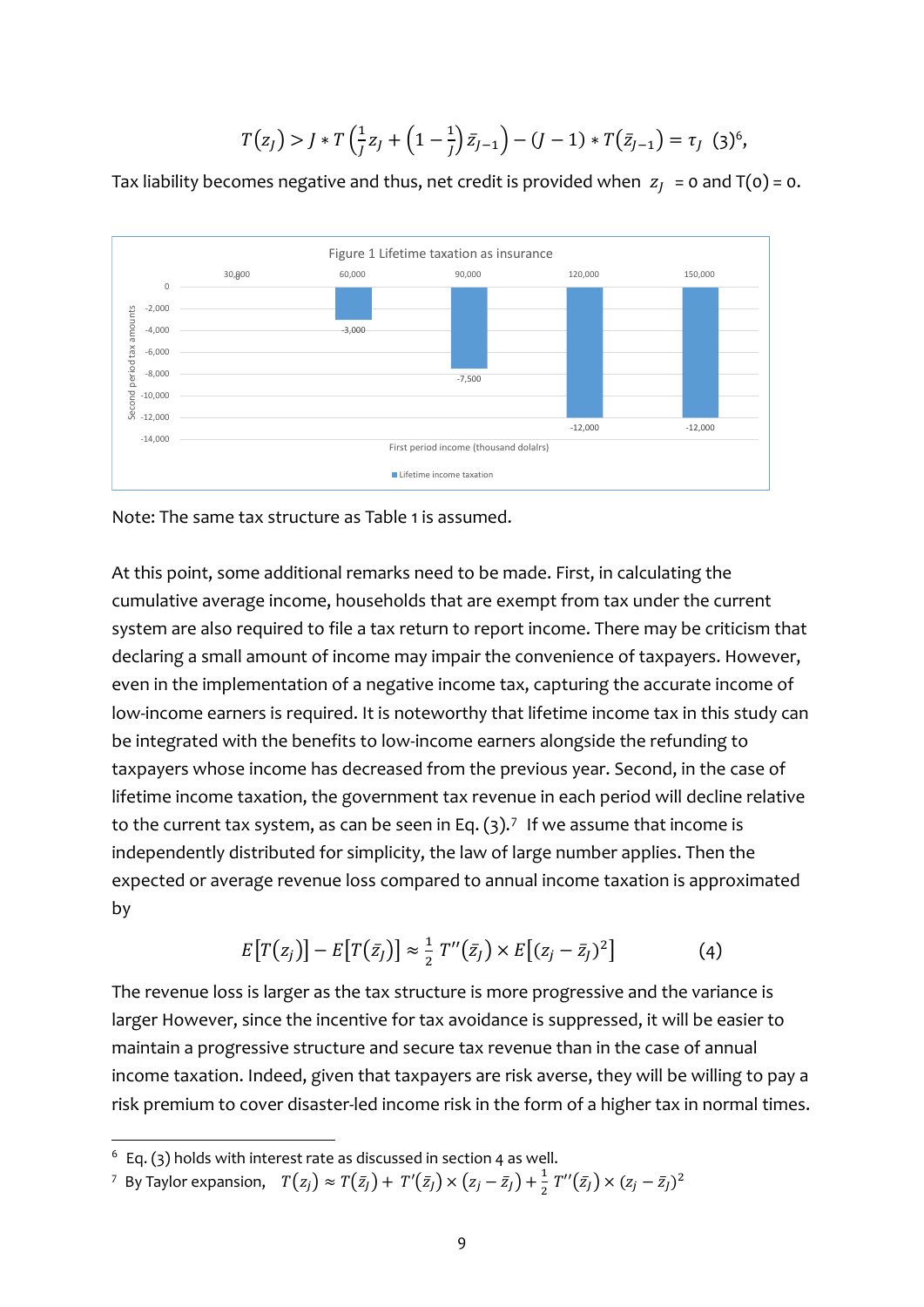Appendix 3 shows that shifting from annual to lifetime income taxation in a tax revenue neutral manner can be welfare enhancing. With widening disparities caused by financial income, such as capital gains, there has been a political requirement to strengthen progressive taxation. Lifetime income taxation can correspond to it effectively and allow more room for the redistribution function to be exerted.

#### **4. General case of lifetime income taxation.**

Thus far, we have assumed a zero-interest rate. Once the interest rate is accounted for, the lifetime income of the household is expressed in terms of the discounted present value. Here, the discounted present value is from the initial perspective. Accordingly, the income in the period closer to the present is largely discounted. The interest rate used for the discount rate (and normal return, as described later) may be set as the average of government bond interest rates. Under lifetime income taxation, the present value of taxable income up to each period is cumulatively averaged. <sup>[8](#page-9-0)</sup> The tax function  $T(\cdot)$ applies to this cumulative average. Then, the taxation of the cumulative average up to the present period and the refunding of the taxation in the previous period are repeated. The taxable amount in each period is translated at the interest rate (the same as the discount rate) to the current value. That is, with  $J = 1$  being the initial period for calculating the lifetime income,

$$
\tau_J = (1+r)^{J-1} \left\{ J * T \left( \frac{1}{J} \frac{z_J}{(1+r)^{J-1}} + \frac{J-1}{J} \bar{z}_{J-1} \right) - (J-1) * T(\bar{z}_{J-1}) \right\} \tag{5} \tag{5}
$$

where r is the real interest rate, which is assumed to be constant for expositional convenience and

$$
\bar{z}_{j-1} \equiv \frac{1}{j-1} \sum_{j=1}^{j-1} \frac{z_j}{(1+r)^{j-1}}
$$

When the tax amounts from the initial period to the current period are summed up and

$$
\frac{P_j z_j}{(1+i)^j} = \frac{(1+\pi)^j z_j}{(1+\pi)^j (1+i)^j} = \frac{z_j}{(1+r)^j}
$$

<span id="page-9-0"></span><sup>&</sup>lt;sup>8</sup> When valued from the first period perspective, inflation affects both taxable income and the discount rate in the same manner, so the real value is kept constant. To see it, write price level in period j by  $P_i$ with  $P_1 = 1$ , and let i and  $\pi$  respectively nominal interest and inflation rates. Then we have:

In practice, nominal interest rate is subject to monetary policy. If monetary policy is tied to inflation, for instance, following the Taylor rule, the above argument will hold. In Vickrey (1939), on the other hand, the current value of the averaging income is accounted for. I replicated Vickrey's (1939) calculation in Appendix 2.

<span id="page-9-1"></span><sup>9</sup> In general, net tax payment in period J can be  $\tau_I - b_I$  subtracting a fixed amount of tax credits  $b_I$  from (5). If the tax structure is flat at a tax rate of t with T(0)=0, (5) can reduce to annual income tax:  $\tau_i = t \times z_i - b_i$ .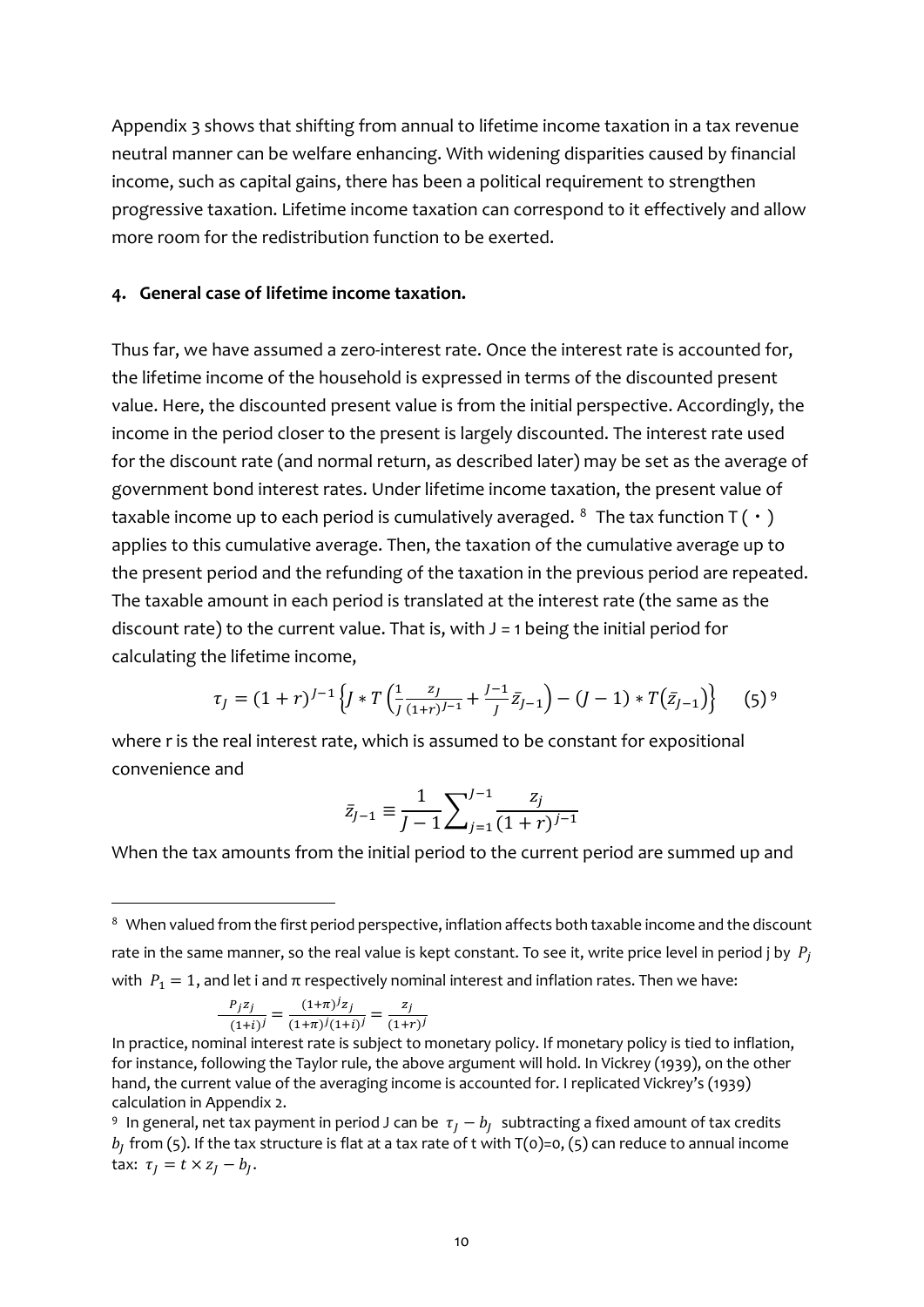discounted to the initial value, the total tax liability matches

$$
\sum_{j=1}^{J} \frac{\tau_j}{(1+r)^{j-1}} = J * T \left( \frac{1}{J} \sum_{j=1}^{J} \frac{z_j}{(1+r)^{j-1}} \right)
$$
(6)

As a result, taxation on lifetime income will be realized regardless of the generation of income in each person's life cycle and working and survival periods. This fulfills Vickrey's requirement that "the discounted value of the series of tax payments made by any taxpayer should be independent of the way in which his income is allocated to the various income years" (p. 382).

| Period | Taxable income |               |        | Accumulated average   Annual income taxation |
|--------|----------------|---------------|--------|----------------------------------------------|
|        | Current value  | Present value |        | Current value                                |
|        | 40,000         | 40,000        | 40,000 | 5,000                                        |
|        | 61.200         | 60,000        | 50,000 | 9,420                                        |
|        | 41.616         | 40,000        | 46,667 | 5,323                                        |
|        | 106.121        | 100.000       | 60,000 | 25.142                                       |
|        | 64.946         | 60,000        | 60,000 | 10.731                                       |
| Sum    |                | 300,000       |        |                                              |

## **Table 3: Lifetime income taxation**

Accumulated average Current value Present value Current value 5,000 5,000 5,000 40,000 40,000 40,000 7,000 **9,180 9,000 50,000 50,000** 50,000 50,000 50,000 50,000 50,000 50,000 50,000 50,000 50,000 50,000 50,000 50 6,333 5,202 5,000 52,020 50,000 46,667 9,000 18,041 17,000 84,897 80,000 55,000 9,000 9,742 9,000 86,595 80,000 60,000 45,000 300,000 Realized income Present value Incentive of tax deferral  $T(\cdot)$   $\overline{ax}$  amounts Life time income taxation

Note: The interest rate is assumed to be 2%.

Note 2: The same tax structure as Table 1 is assumed.

Consider again the tax function shown in Table 1. In the present context, the threshold of the marginal tax rate is interpreted in terms of the present value. For example, the tax amount for the cumulative average of \$46,667 up to the third period at the present value is \$6,333. Therefore, the tax amount, if the income remains constant at the cumulative average until the third period, is \$19,000 (= 3  $\times$  \$6,333). As shown in Table 3, multiplying the cumulative average taxable amount of \$7,000 in the previous term by two periods and deducting it, the net tax liability in the third period is  $$5,000 (= 3 \times $6,333-2 \times $7,000)$ . Translating it at an interest rate of 2% to the value of the third period, the taxable amount in this period becomes equal to \$5,202 (= $(1 + 0.02)^2 \times$  \$5,000). Given that the discounted present value of lifetime income is \$300,000, the PV of lifetime income taxation is \$45,000. As long as the lifetime income is \$300,000, the amount of the present value of lifetime income tax remains unchanged at \$45,000, irrespective of the pattern of income generation.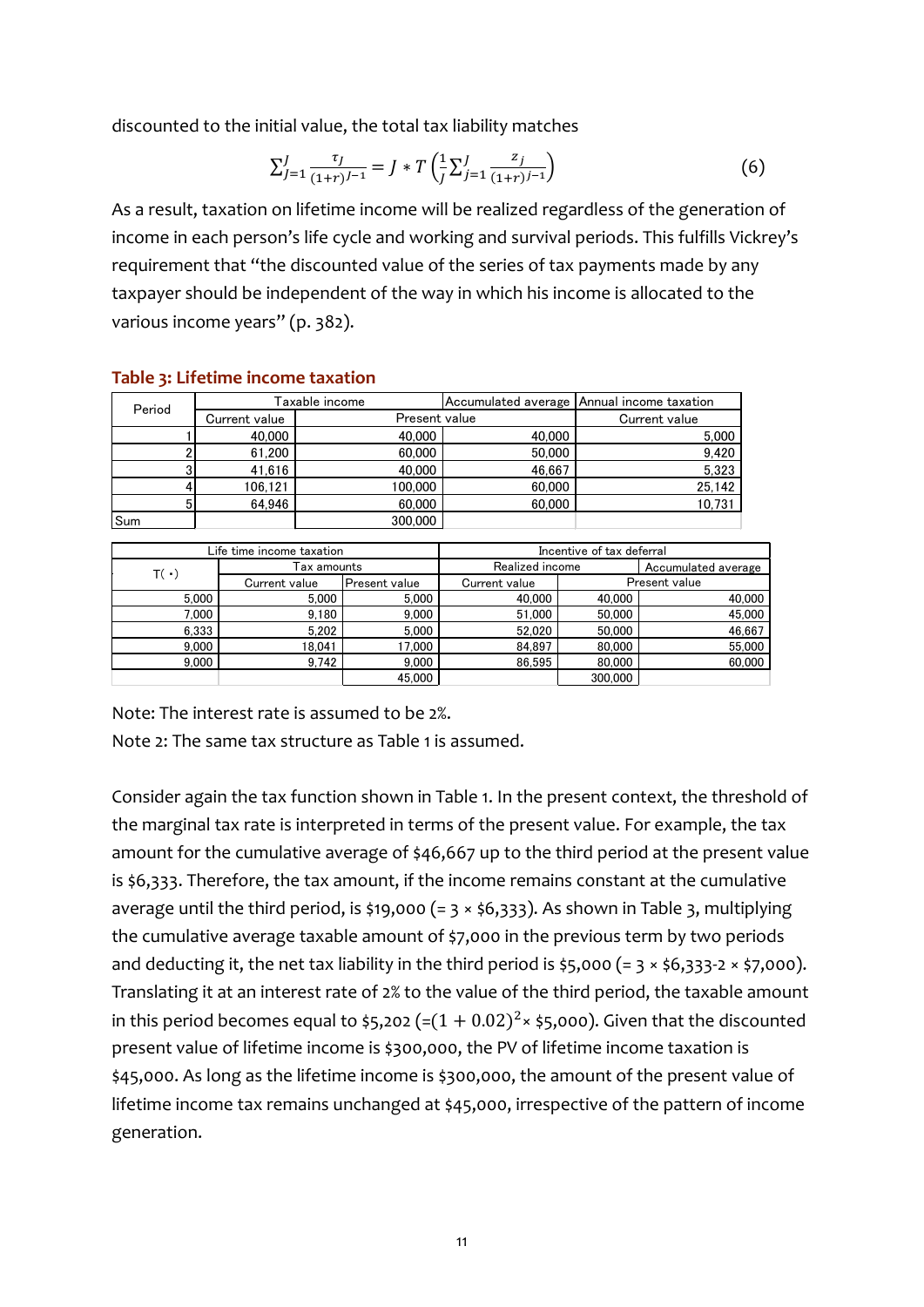Under the lifetime income taxation, tax deferrals are irrelevant. The last two columns of Table 3 illustrate how the accumulated average changes when the realization of income is deferred. To be concrete, \$1,000 in the present value (so \$1,020 in the current value) is deferred from period 2 to the next period. Another realization of \$2,000 is delayed from period 4 to the last period. This does not alter the average life income in the end. The intuition is the following. Suppose that deferred taxation could reduce the tax amount by \$1,000 in this period. According to Eq. (5), the tax amount for the next time will increase because of the reduction in refunding for the previous tax by \$1,020 (=\$1,000 $\times$ 1.02)) with 2% interest rate. In terms of the present value, this offsets the tax savings. Indeed Eq. (6) implies that the tax burden in the present value is independent of patterns of realizing income up to period J given an accumulated average of \$6,000. To see the point more clearly, consider that income  $M_t$  deferred from period J to the next period is saved at an interest rate of r. Such a saving may be retained earnings of the company and it is paid with interest in the future to the company's own employee. This presumption also implies that there is no economic gain from deferring tax. Given that  $y_i$  is accrued income in period j

$$
z_j = y_j + (1+r)M_{j-1} - M_j \tag{7}
$$

The above may be then added with 1+r being multiplied up to period J

$$
M_j = \sum_{j=1}^J (1+r)^{J-j} (y_j - z_j) \quad \text{or} \quad \sum_{j=1}^J \frac{z_j}{(1+r)^{j-1}} = \sum_{j=1}^J \frac{y_j}{(1+r)^{j-1}} - \frac{M_J}{(1+r)^{J-1}} \tag{7'}
$$

There is thus a one to one correspondence between the discounted present value of realized income and the tax deferral  $M_l/(1 + r)^{J-1}$ . Then we have

$$
\frac{d}{dM_J}\tau_J + \frac{1}{1+r}\frac{d}{dM_J}\tau_{J+1} = (1+r)^J \left\{ -T \left( \frac{1}{J} \sum_{j=1}^J \frac{z_j}{(1+r)^{j-1}} \right) + T \left( \frac{1}{J} \sum_{j=1}^J \frac{z_j}{(1+r)^{j-1}} \right) \right\} = 0 \quad (8)
$$

Therefore, total tax liability remains the same, which implies that the tax deferral does not mitigate the lifetime tax burden. Appendix 2 establishes that  $M_i$  is redundant in the household's optimization once his saving decision is optimized.

Beside the tax deferral aiming to reduce tax liability, real behavioral responses also exist. The labor supply may respond to the taxation on the extensive (entry) margin and the intensive (hours worked) margin. The taxation may also affect the inter-temporal substitution of labor supply and human capital investments. Meghir and Phillips (2009) have provided an overview of the impact of tax and benefits on labor supply. Hours of work and labor participation for single mothers are relatively sensitive to taxes and benefits. In Appendix 2, I give a formal model of lifetime income taxation with labor hours as a real behavioral response. It can be shown that

$$
-\frac{U_{L_J}}{w_J U_{c_J}} = 1 - \frac{E_J \lambda_N T_N'}{E_J \lambda_N} = 1 - E_J[T_N'] - Cov\left(\frac{\lambda_N}{E_J \lambda_N}, T_N'\right) \tag{9}
$$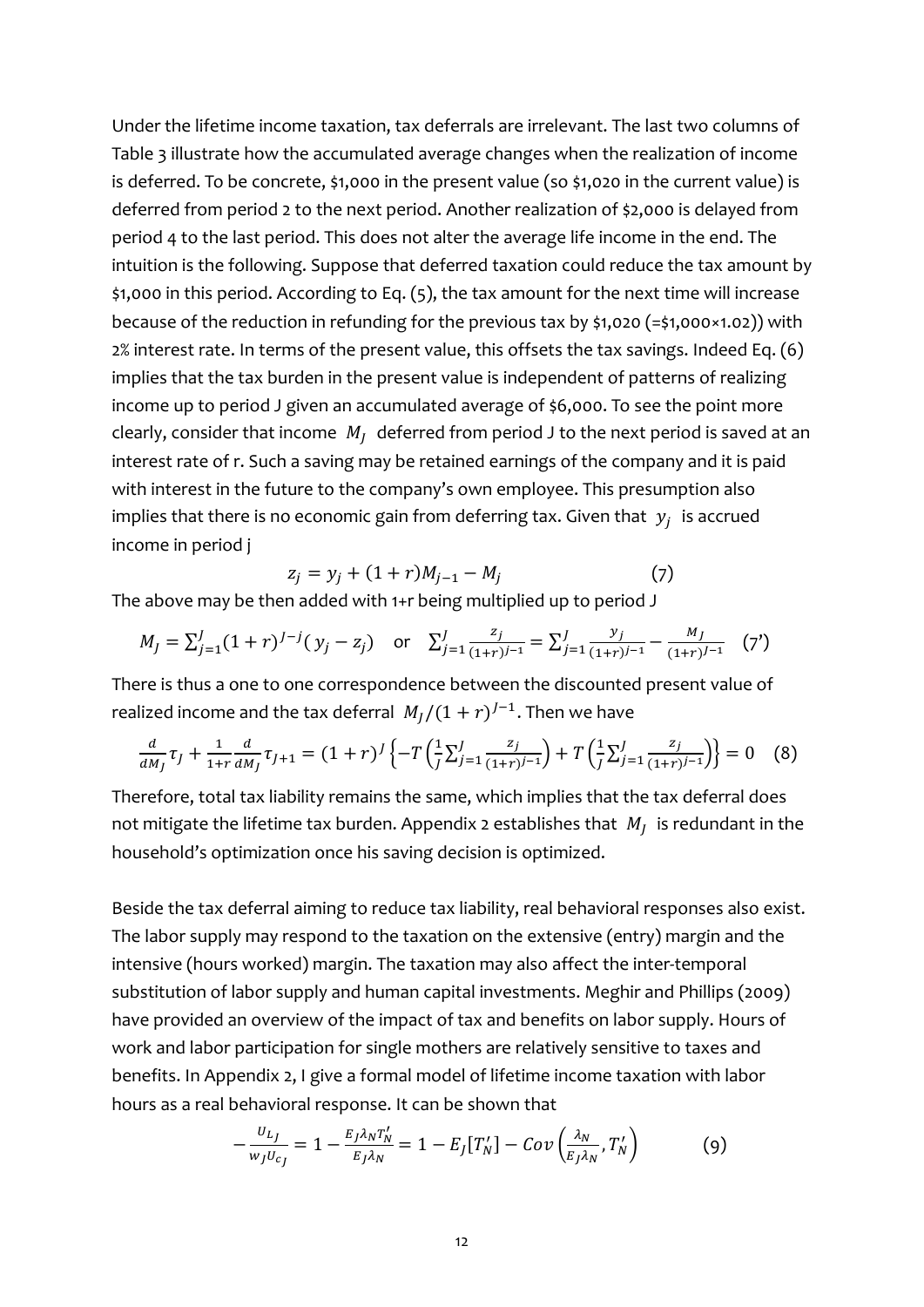where  $T_N = T(\bar{y}_N)$  and *N* is the last period. The conditional expectation is taken on the future taxation since the model allows for uncertainty. The left-hand side refers to the marginal rate of the substitution between labor and consumption with  $w_I$  being the wage rate in period J. The lifetime taxation will encourage (discourage) labor supply relative to the annual taxation if  $T'(\bar{y}_N) < (>)T'(y_1)$ . Turning to the last term, it is plausible that the covariance term takes negative values given that the marginal utility of income is declining in income and the tax is progressive. The covariance term serves to mitigate the disincentive effect of the taxation. Eq. (9) can easily be extended to the choice of the extensive margin. Given that the tax wedge relies solely on the tax rate in the last period, the inter-temporal substitution of labor is not distorted. Relatedly Ham and Reilly (2013) have found large intertemporal labor supply elasticities. Using the tax holiday in Swiss cantons as natural experiment, on the other hand, Martínez et al. (2018) have found little evidence of a labor supply effect overall, but also noted shifts in earnings among the self-employed and high-income earners who can easily adjust their working hours.

In the present context, the distinction between normal return and excess return matters in the calculation of lifetime income. In principle, however, normal return, like interest income from savings, is derived from previous earnings such as wages and is not counted in lifetime income. Of the income generated from investment and savings, on the other hand, excess return should be included in lifetime income. Indeed, the Mirrlees Review overall recommends taxing excess returns while exempting normal returns, (Mirrlees et al. 2011).<sup>[10](#page-12-0)</sup> For example, suppose that one bought stock for \$1,000 and sold it for \$11,000 in the next period. The capital gains would be \$1,000 (= \$11,000 − 10000). However, if one saves \$10,000 with an interest rate of  $2\%$ , \$200 (=  $2\% \times$  \$10,000) would be a normal return. In this case, the excess return becomes \$800 (= \$1,000 − \$ 200). [11](#page-12-1)This excess return is obtained by inflating the purchase amount (= \$10,000) at an interest rate of  $2\%$  (= (1 +  $(0.02) \times$  \$10,000) and subtracting it from the sales amount (= \$11,000) in the current period.<sup>12</sup> Appendix 2 establishes that the decision of the risky investment made in period

$$
\frac{(P_{J+1}-P_J)-r*P_J}{1+r} = \frac{P_{J+1}}{1+r} - P_J
$$

<span id="page-12-0"></span><sup>&</sup>lt;sup>10</sup> There are arguments in favor of taxing normal return inclusive capital income. For instance, if highskilled workers save more, taxing capital income can serve to supplement labor income taxation from an optimal tax perspective (Saez 2002). For the thread in the literature, see Bastani and Waldenström (2020). With a flat tax on interest at a rate of t, the discount rate will be replaced by r(1-t). This will give rise to the lock in effect, however, that is discussed in Appendix 4.

<span id="page-12-1"></span><sup>&</sup>lt;sup>11</sup> An excess return on real assets such as housings may be able to be calculated likewise taking the difference between imputed income and market or mortgage interest rate.

<span id="page-12-2"></span><sup>&</sup>lt;sup>12</sup>Such excess profit taxation is "tax equivalent" to cash flow taxation. Suppose that one purchase an asset at  $P_J$  in period J and sell it at the price of  $P_{J+1}$  in the next period. We have in the present value:<br> $P_{J+1} - P_{J+1}P_{J+1} = P_{J+1} - P_{J+1}P_{J+1}$ 

Therefore, the excess return taxation can be transformed into cash flow tax with the purchase of a risky asset being immediately deductible.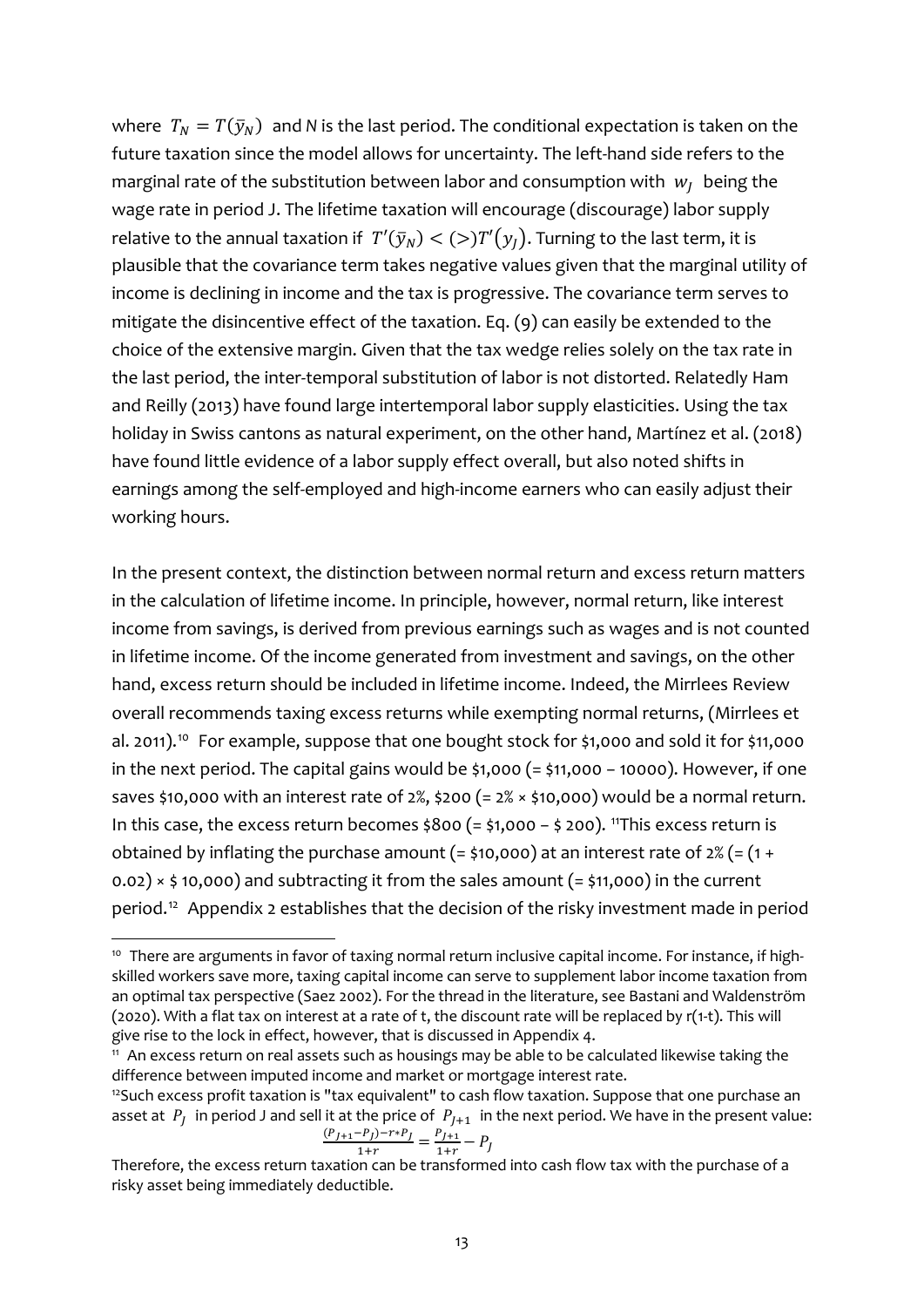J is fulfilled

$$
E_J\left[ (\rho_{J+1} - r) \lambda_{J+1} \left( 1 - \frac{E_{J+1} \lambda_N T_N'}{E_{J+1} \lambda_N} \right) \right] = 0 \quad (10)
$$

where  $\rho_{I+1}$  is the rate of return that is uncertain ex ante and  $\lambda_{I+1}$  is the marginal utility of income in period J+1. Again, only the marginal tax rate in the last period appears in the first order condition. Note that if  $\ T'_N\;$  is constant, Eq. (10) reduces to the Domar and Musgrave (1944) result implying that the tax may stimulate risk taking.

As in the case of the Norwegian personal tax system as illustrated by Sorensen (2005), the imputed return, the rate-of-return-allowance that is deducted from taxable shareholder income, may apply to calculate the excess return or equivalently the cash flow. In the case that return on investment falls below r, the loss may be carried over with interest. Concerning business assets, rent taxation can be achieved by transforming the tax base into cash flow base with receipts being taxable, whereas expenses including real investment had been deductible as was originally proposed by the Meade report (Meade, 1978) and updated by the Mirrlees Review (Mirrlees et al. 2011). For closely held assets where it is difficult to assess initial value, there will be a need for some presumptive methods to calculate excess return. It would be also possible to expand taxexempt saving accounts so that contributions are tax deductible and interest income from such savings is tax exempt, and tax is levied on withdrawals—this is known as registered assets in the proposal of expenditure tax.

In some OECD countries such as France and Germany, there is a cumulative taxation that integrates the gift tax and inheritance (Drometer et al. 2018). For example, in the case of Germany, the amount of property transfer over the past 10 years from the period of inheritance is accumulated and taxed. This serves to neutralize the timing of transferring wealth to the next generations. In addition to wages and excess profits, heritage and gifts also make up lifetime income. Lifetime income tax can thus encompass inheritance and gift taxes. However, there are many inherited assets that are difficult to value, including unlisted stocks and land. In this case, the taxable income is set equal to the acquisition value, and later, when these asses are sold, the excess return can be taxed. If the asset is initially valued low, the normal return as calculated by the market interest rate will be low as well, which in turn raises the excess return. There may arise a case in which tax is not payable due to inadequate liquidity. If so, tax payment can be delayed by, for example,  $\Delta T(\bar{z}_1)$  in period 1, which in turn lowers the future refund and thus increases tax liability: when the tax payment is postponed to the next period, the refund declines by  $(1 + r)\Delta T(\bar{z}_2)$  and  $\tau_2$  increases accordingly. As a result, lifetime tax payment in the discounted present value does not change. As such, the lifetime taxation

14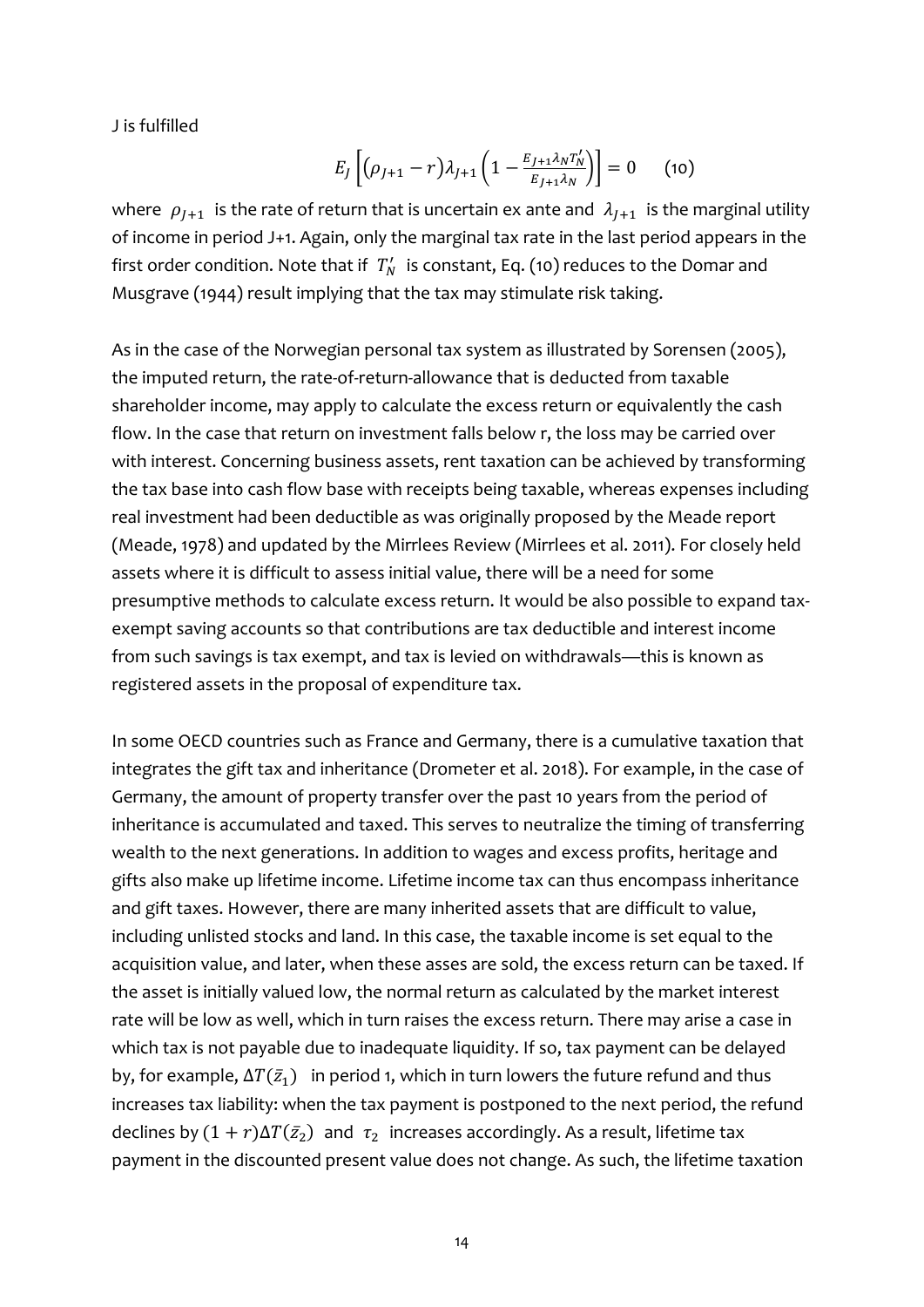serves to mitigate the liquidity problem, for it can allow for some flexibility regarding the timing of the taxation overtimes for a taxpayer's convenience, subject to tax liabilities being cleared by a certain period, which needs to meet Eq. (6).

In the transition from calendar year income taxation, there arises the issue of whether to include the assets held by individuals in lifetime income. If these assets originated from pre-transition income, they could be double taxed because of the annual income taxation at that time. In order to apply lifetime income tax strictly, it is necessary to re-calculate the cumulative average and refund past taxation, but this is difficult in practice. Rather, it is compromising, but it is plausible not to tax assets in the transitional period as lifetime income.<sup>[13](#page-14-0)</sup> (As mentioned above, excess returns, including unlisted stocks, will be subject to lifetime income tax when they are realized in the future.)

Regarding administration and compliance, it should be noted that lifetime income taxation does not require too much information for enforcement compared to current year income taxation. The cumulative average up to the current period is given as a weighted average of the income (in the present value) of this period and the cumulative average up to the previous period. In addition, once the interest rate to be applied is determined, the present value of income in each period will also be set. Given that the final taxable amount of an individual will depend on the final tax system, and the income tax system is revised almost every year, there may be a high degree of uncertainty. However, even under the current tax system, individuals and companies face similar uncertainties when making long-term decisions, such as investments. The return on investment will occur in the future, and the corporate tax and income tax at that time are uncertain. Therefore, the uncertainty of future taxation is not limited to lifetime income taxation.

# **Conclusion**

The advantages of the lifetime income taxation proposed in this study can be summarized as follows. First, it contributes to redistribution according to lifelong ability to pay. Second, horizontal equity is ensured among taxpayers with equal lifetime income, irrespective of income generation patterns. Third, high income in one year will be leveled with the decrease in income (or deficit) in the event of a disaster and part of the income tax paid in the past will be "refunded." In this regard, lifetime income taxation can play

<span id="page-14-0"></span><sup>&</sup>lt;sup>13</sup>Camille Landais et al (2020) have called for a progressive European wealth tax to repay the COVID-19 debt. One may consider a one-time wealth tax to supplement the transition to lifetime taxation, although there will be an administrative challenge to implement it.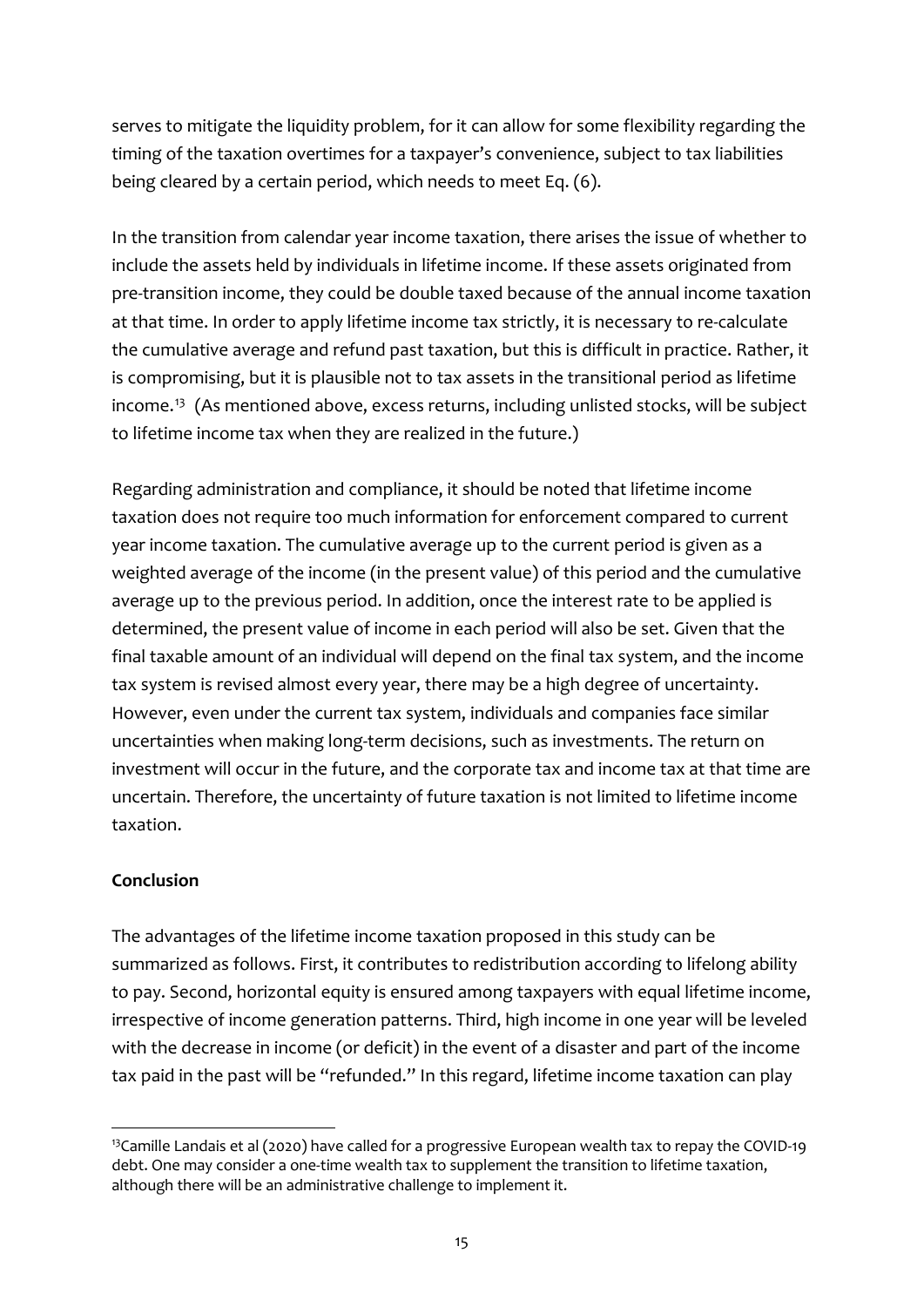the role of insurance. Fourth, unlike annual income taxation, there is no incentive to delay the "realization" of income accrued during the current year to reduce taxation. Therefore, lifetime income taxation becomes neutral to the selection of income as capital gains, stock options, and retirement allowances.

Governments worldwide have increasingly relied on VAT to raise revenues. One of the reasons is that VAT is more compatible with economic growth and international competitiveness than other tax items. On the other hand, the redistribution the insurance (stabilization) functions of personal income tax system are becoming more important than ever because of the widening income inequality and destabilization of income, and to maintain these functions, it seems that there is a strong case to be made for converting annual income tax to lifetime income tax.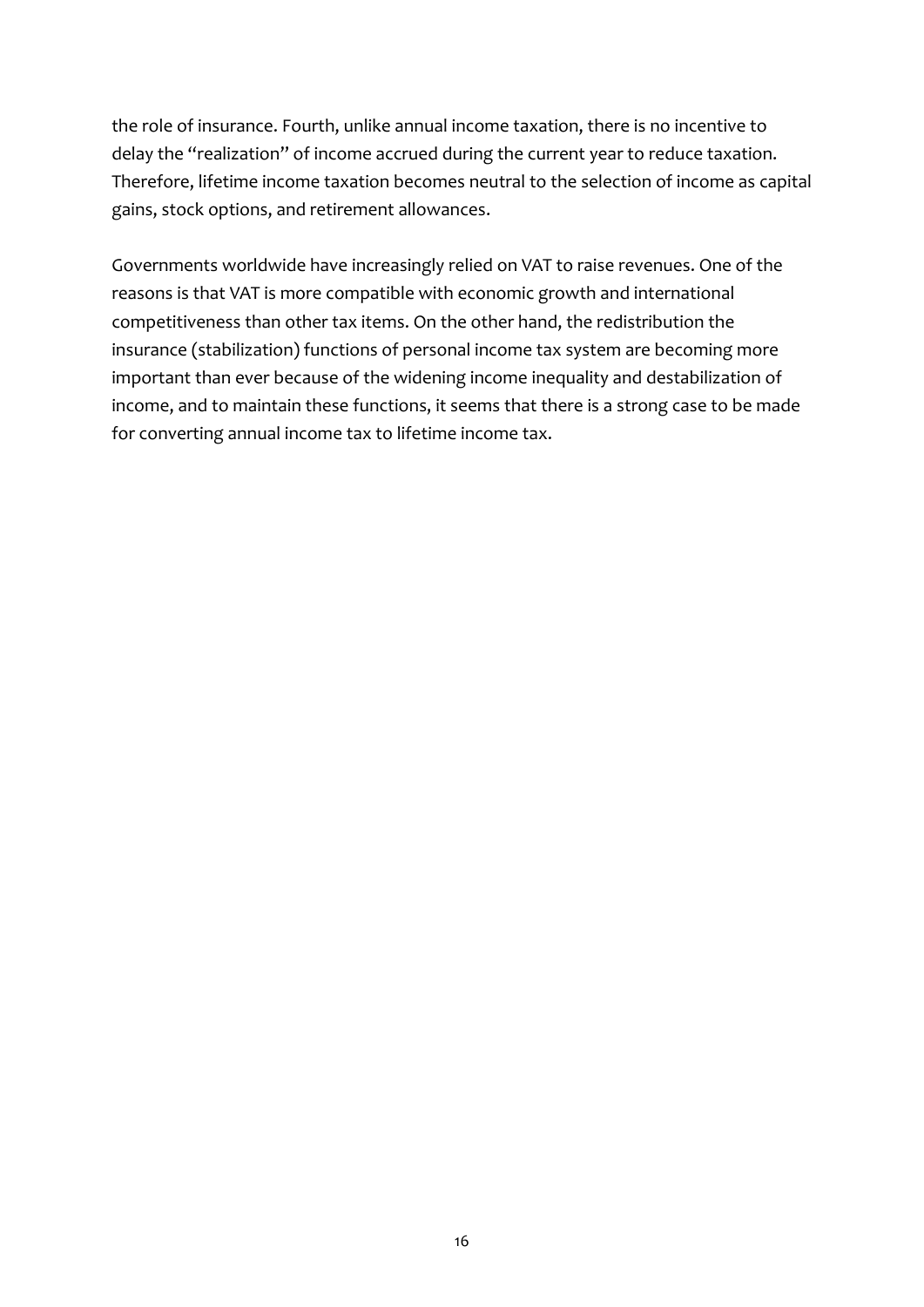# **References**

[1] Auerbach, Alan J. (1991), "Retrospective Capital Gains Taxation," *American Economic Review*, vol 81, pp. 167–178.

[2] Auerbach, Alan J. and David F. Bradford (2004), "Generalized cash-flow taxation," *Journal of Public Economics*, vol.88, issue 5, pp. 957–980

[3] Jacobs, Bas (2017) "Digitalization and Taxation," in Sanjeev Gupta, Michael Keen, Alpa Shah, and Genevieve Verdier (eds.), *Digital Revolutions in Public Finance*, Washington-DC: International Monetary Fund.

[4] Bastani, Spencer and Daniel Waldenström, "How Should Capital Be Taxed?" *Journal of Economic Surveys* (2020), vol. 34, no. 4, pp. 812–846.

[5] Batchelder, Lily L., "Taxing the poor: Income averaging reconsidered," *Harvard Journal on Legislation*, 40: 395, 2003.

[6] Boadway, Robin (2019), "Rationalizing the Canadian Income Tax System," *Canadian Tax Journal*, vol 67(3), pp. 643–66.

[7] Bovenberg, L. Lans and Peter Birch Sørensen (2006), "Optimal Taxation and Social Insurance from Lifetime Perspective," CESIfo Working Paper No. 1690.

[8] Casperson, Erik and Gilbert Meltdalf (1994), "Is Value Added Tax a Regressive? Annual versus Lifetime Incidence Measures," *National Tax Journal*, vol 47(4).

[9] Chetty, Raj and Emmanuel Saez (2008), "Optimal Taxation and Social Insurance with Endogenous Private Insurance," NBER Working Paper 14403.

[10] Davies, Gordon W. (1975), "Formula Averaging of Personal Incomes in Canada," Department of Economics Research Reports, 7511. London, ON: Department of Economics, University of Western Ontario.

[11] Domar, Evsey D. and Richard Musgrave (1944), "Proportional Income Taxation and Risktaking," *Quarterly Journal of Economics*, 58, pp. 388–422.

[12] Drometer, Marcus, Marco Frank, Maria Hofbauer Pérez, Carla Rhode, Sebastian Schworm and Tanja Stitteneder (2018), "Wealth and Inheritance Taxation: An Overview and Country Comparison," ifo DICE Report.

[13] Erosa, Andres and Martin Gervais (2002), "ptimal Taxation in Life-Cycle Economies," *Journal of Economic Theory*, 105, pp. 338–69.

[14] Golosov, Mikhail, Maxim Troshkin, and Aleh Tsyvinski (2011), "Optimal Dynamic Taxation," National Bureau of Economic Research, Working Paper 17642.

[15] Gordon, Daniel V. and Jean F. Wen (2017), "A Question of Fairness: Time to Reconsider Income-Averaging Provisions Taxpayers," Institute C.D. HOWE Institute, Commentary No. 494. Fiscal and Tax Policy.

[16] Ham, John C. and Kevin T. Reilly (2013), "Implicit Contracts, Life Cycle Labor Supply, and Intertemporal Substitution," *International Economic Review*, vol. 54(4), pp. 1133-58.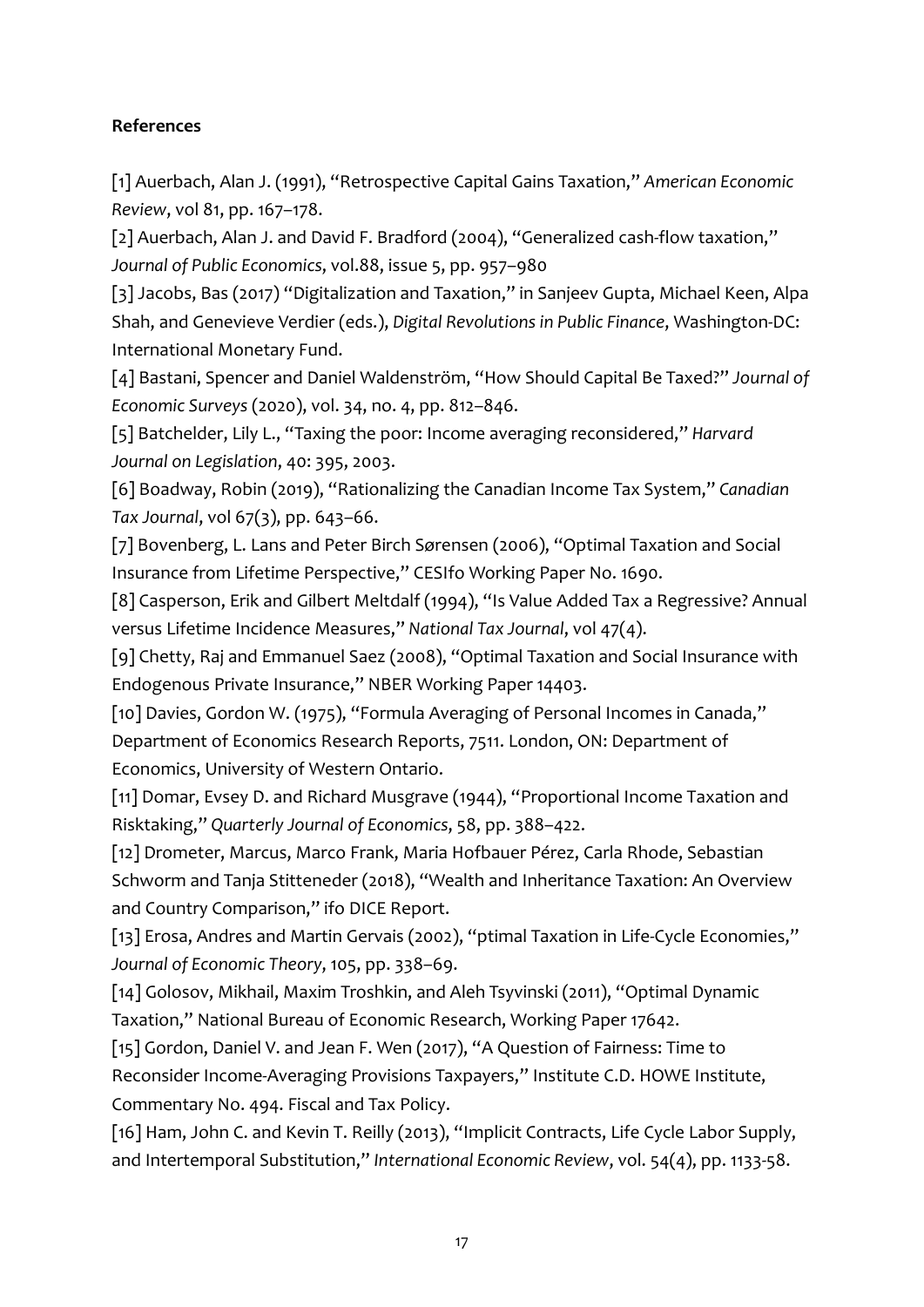[17] International Labor Organization (2021), *ILO Monitor: COVID-19 and the World of Work*, seventh edition: updated estimates and analysis.

[18] Kapicka, Marek (2017), "Quantifying the Welfare Gains from History Dependent Income Taxation," ADEMU Working paper series.

[19] Landais, Camille, Emmanuel Saez, and Gabriel Zucman (2020), "A Progressive European Wealth Tax to Fund the European COVID Response," Vox EU CEPR Policy Portal, April 3, 2020.

[20] Meghir, Costas and David Phillips (2011), "Labour Supply and Taxes," in S. Adam, T. Besley, R. Blundell, S. Bond, R. Chote, M. Gammie, P. Johnson, G. Myles, and J. Poterba, *Dimensions of Tax Design: The Mirrlees Review*, Oxford: Oxford University Press.

[21] Martìnez, Isabel, Michael Siegenthaler, and Emmanuel Saez (2018), "Intertemporal Labor Supply Substitution? Evidence from the Swiss Income Tax Holiday," NBER Working Paper No. 24634.

[22] Meade, James E. (1978), "The Structure and Reform of Direct Taxation," Report of a Committee Chaired by J. E. Meade, London: George Allen & Unwin.

[23] Mirrlees, J., S. Adam, T. Besley, R. Blundell, S. Bond, R. Chote, M. Gammie, P. Johnson, G. Myles, and J. Poterba (2011), *Tax by Design: The Mirrlees Review*, Oxford: Oxford University Press.

[24] Moffitt, Robert and Sisi Zhang (2018), "Income Volatility and the PSID: Past Research and New Results," American Economic Association Papers and Proceedings, vol. 108, pp. 277–280.

[25] OECD (2020), "The Impact of the COVID-19 Pandemic on Jobs and Incomes in G20 Economies," ILO-OECD paper prepared at the request of G20 Leaders, Saudi Arabia's G20 Presidency 2020.

[26] Saez, Eammuel (2002), "The Desirability of Commodity Taxation under Non-linear Income Taxation and Heterogeneous Tastes," *Journal of Public Economics*, 83(2), pp. 217– 230.

[27] Saez, Eammnuel, Joel Slemrod, and Seth H. Giertz (2012), "The Elasticity of Taxable Income with Respect to Marginal Tax Rates: A Critical Review," *Journal of Economic Literature*, vol. 50(1), pp. 3–50.

[28] Shoup, Carl S. (1949), *Report on Japanese Taxation by the Shoup Mission*, General Headquarters, Supreme Commander for the Allied Powers, Tokyo Japan.

[29] Slemrod, Joel (2001), "A General Model of the Behavioral Response to Taxation," *International Tax and Public Finance*, 8, pp. 119–128.

[30] Sørensen, Peter B. (2005), "Neutral Taxation of Shareholder Income," *International Tax and Public Finance*, 12, pp. 777–801.

[31] Steinerberger, Stefan and Aleh Tsyvinski (2020), "On Vickrey's Income Averaging," forthcoming in *Journal of Mathematical Economics*.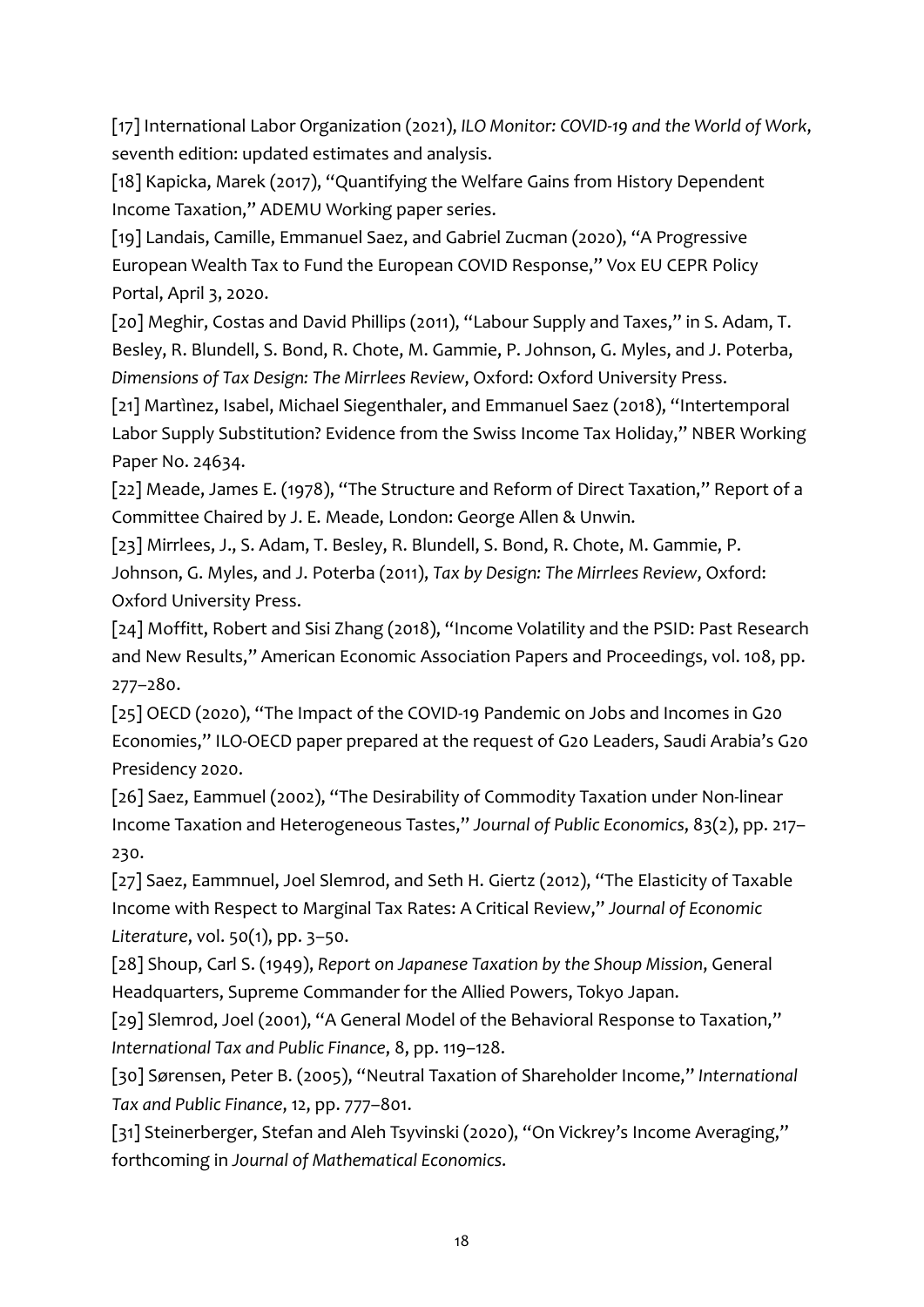[32] Stepner, Michael (2019), "The Insurance Value of Redistributive Taxes and Transfers," mimeo.

[33] Varian, Hal R. (1980), "Redistributive Taxation as Social Insurance," *Journal of Public Economics*, 14(1), pp. 49–68.

[34] Vickrey, William (1939), "Averaging of Income for Income-tax Purposes," *Journal of Political Economy*, vol. 47, no. 3, pp. 379–397.

[35] Vickrey, William (1969), "Tax Simplification Through Cumulative Averaging," *Law and Contemporary Problems*, 34, pp. 736–750.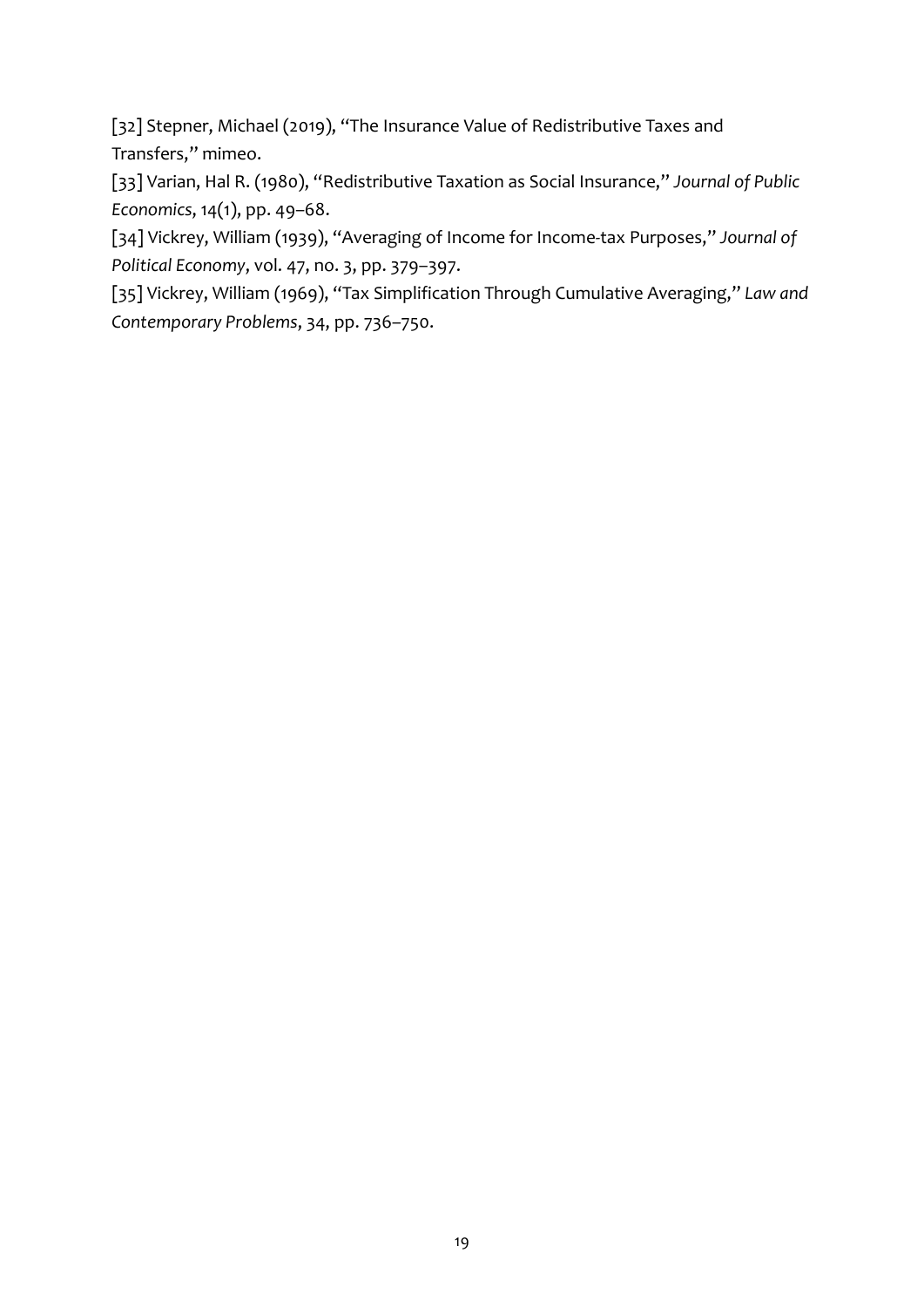#### **Appendix 1: Tax Table (Function)**

In the numerical example, I assume the following tax table. Note that in lifetime income taxation, the threshold income levels are defined in terms of the present value.

| Taxable income       | Marginal tax rate |  |  |
|----------------------|-------------------|--|--|
| $\sim$ 30.000        | 10%               |  |  |
| $30,001 \sim 60,000$ | 20%               |  |  |
| $ 60,001 \sim$       | 35%               |  |  |

#### **Appendix 2: Formal Model**

⇔

In this appendix, I provide the formal model of lifetime income taxation to address its incentive effects. The lifetime income tax of this study is given as (A.1) where the cumulative average is discounted from the viewpoint of the initial period  $(i = 1$  period), and is transformed to the current value (in period J) by the interest rate: .

$$
\tau_J = (1+r)^{J-1} \left\{ J * T \left( \frac{1}{J} \sum_{j=1}^J \frac{z_j}{(1+r)^{J-1}} \right) - (J-1) * T \left( \frac{1}{J-1} \sum_{j=1}^{J-1} \frac{z_j}{(1+r)^{J-1}} \right) \right\}
$$
 (A.1)<sup>14</sup>

 $\tau_I$  denotes tax liability in period J, r is the real interest rate, which is assumed to be constant for expositional convenience, and  $z_i$  is real income that is realized in period j. By expressing taxable income in terms of present value, the tax base becomes neutral with respect to inflation. Suppose that the income of  $M_i$  is deferred from period j to the subsequent period and is saved at an interest rate of r

$$
z_j = y_j + (1+r)M_{j-1} - M_j \tag{A.2}
$$

where  $y_i$  is accrued income in period j (the rate of return from deferred income may not be certain, but this will constitute the excess return in the lifetime income as is noted in footnote 13.) (A.2) may then be added with  $1 + r$  being multiplied up to period J to write:

$$
M_J = \sum_{j=1}^{J} (1+r)^{J-j} (y_j - z_j) \quad \text{or} \quad \sum_{j=1}^{J} \frac{z_j}{(1+r)^{j-1}} = \sum_{j=1}^{J} \frac{y_j}{(1+r)^{j-1}} - \frac{M_J}{(1+r)^{J-1}} (A.2')
$$

The deferred income is realized sometime in the future,  $M_N = 0$ , where N stands for the last period. This implies that lifetime income on both accrual and realized basis are the same:

<span id="page-19-0"></span><sup>14</sup> As noted in the text, the tax in period J is less than the annual income tax:

$$
\frac{T(z_j)}{J(1+r)^{J-1}} \ge \frac{1}{J} T\left(\frac{z_j}{(1+r)^{J-1}}\right) > T\left(\frac{1}{J}\frac{z_j}{(1+r)^{J-1}} + \left(1 - \frac{1}{J}\right)\bar{z}_{J-1}\right) - \left(1 - \frac{1}{J}\right) T(\bar{z}_{J-1})
$$

$$
T(z_J) > (1+r)^{J-1} \left\{ J * T \left( \frac{1}{J} \frac{z_J}{(1+r)^{J-1}} + \left( 1 - \frac{1}{J} \right) \bar{z}_{J-1} \right) - (J-1)T(\bar{z}_{J-1}) \right\}
$$
  
given that the tax function is convex with  $T'(z) > T(z)/z$ .

20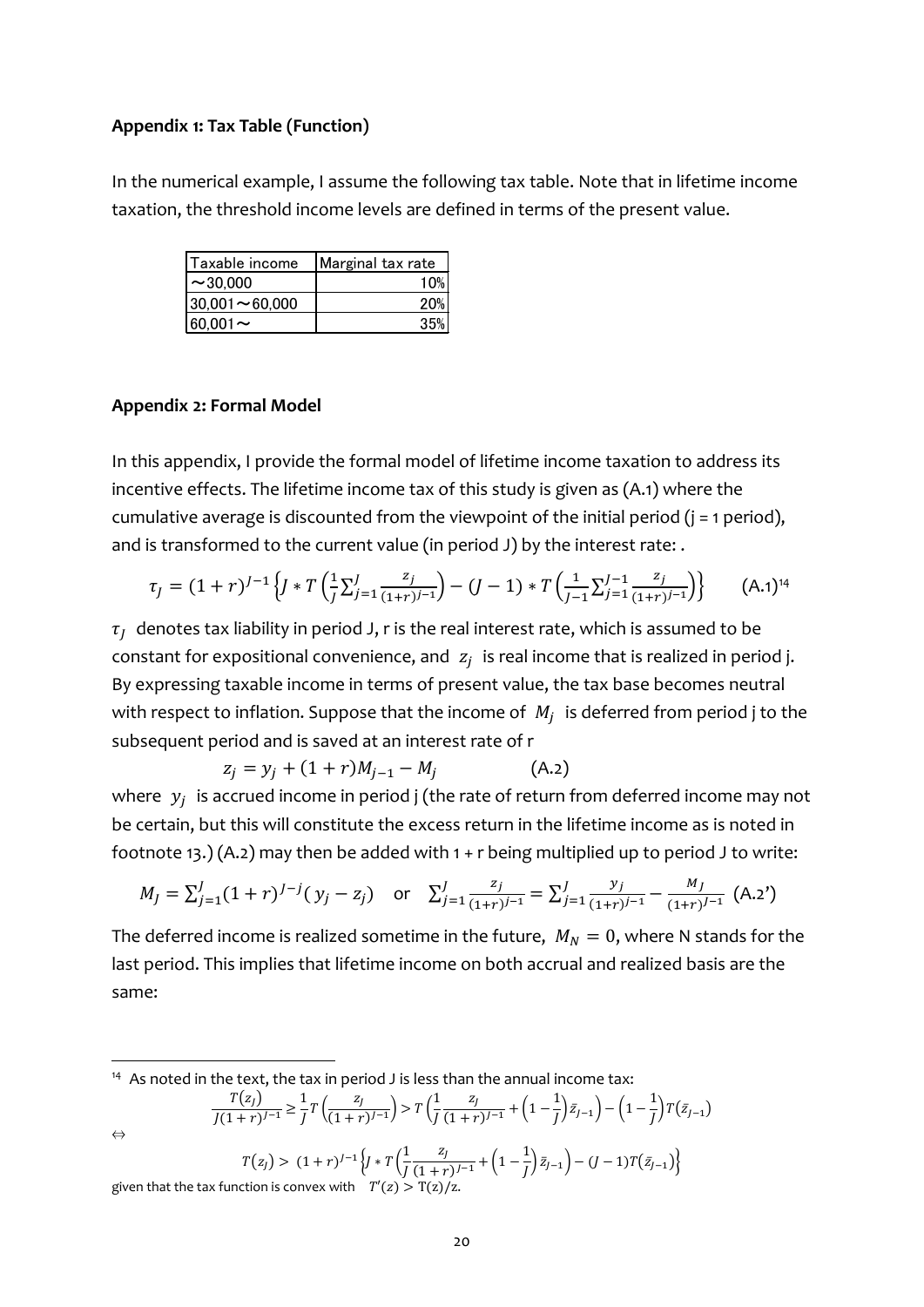$$
\sum_{j=1}^{N} \frac{y_j}{(1+r)^{j-1}} = \sum_{j=1}^{N} \frac{z_j}{(1+r)^{j-1}} \tag{A.3}
$$

By expressing (1) in terms of the discounted present value and adding lifetime tax liability over lifetime period, government tax collection is given by

$$
\sum_{j=1}^{N} \frac{\tau_j}{(1+r)^{j-1}} = \frac{\tau_N}{(1+r)^N} = N * T \left( \frac{1}{N} \sum_{j=1}^{N} \frac{y_j}{(1+r)^{j-1}} \right) \tag{A.4}
$$

Let  $c_i$  be consumption in period j. The temporary household budget constraint (on an accrual basis) is given by

$$
A_{J} - A_{J-1} = y_{J} + rA_{J-1} - \tau_{J} - c_{J}
$$
 (A.5)

 $A_I$  refers to asset stock (including both safe and risky stock) in period J. Adding (A.5) and using (A.3), the lifetime budget constraint is

$$
\sum_{j=1}^{N} \frac{c_j}{(1+r)^{j-1}} + \frac{A_N}{(1+r)^{N-1}} = \sum_{j=1}^{N} \frac{y_j}{(1+r)^{j-1}} - N \times T \left( \frac{1}{N} \sum_{j=1}^{N} \frac{y_j}{(1+r)^{j-1}} \right) \tag{A.6}
$$

 $A<sub>N</sub>$  is the bequest left that is included in the lifetime income of the recipients. (A.6) reveals that life income taxation serves as progressive consumption tax from a lifetime perspective. Relatedly, Band and Diamond (2008) briefly considered the equivalence of the non-linear setting provided that taxation is based on lifetime earnings and lifetime consumption.

In the following, I assume that the household earns a wage income and excess return from risky investment in their lifetime. The taxpayer may be confronted with wage shocks, random returns, and income shocks  $\varepsilon_1$  so that<sup>[15](#page-20-0)</sup>

$$
y_j = w_j L_j + (\rho_j - r)K_{j-1} + \varepsilon_j \tag{A.7}
$$

where  $w_i$  denotes the wage rate and  $K_i$  is the risky investment generating a rate of return  $\rho_I$  that is ex ante uncertain. The income shock may represent loss due to natural disasters and windfall gains from gifts and bequests. Labor supply is then decided after the wage rate is revealed, whereas  $K_I$  must be chosen before the return is known. Accordingly,  $A_I - K_I$  is invested in safe assets.

<span id="page-20-0"></span><sup>15</sup> The household budget can be expressed on a realization basis by

 $S_I = z_I + (1 + r)S_{I-1} - \tau_I - c_I$ 

 $z_i = y_i + (1 + r)M_{i-1} + (\rho_i - r)\Delta M_{i-1} - M_i$ Using (A.7), the realized income can be expressed as  $z_i = w_l L_l + (\rho_l - r)(K_{l-1} + \Delta M_{l-1}) + (1 + r)M_{l-1} - M_l + \varepsilon_l$ 

Inserting the above into the budget yields

At this point, for generality assume that  $\Delta M_{i-1}$  out of  $M_{i-1}$  the deferred income is invested in a risky asset. (A.2) becomes

 $S_j + M_j = w_j L_j + (\rho_j - r)(K_{j-1} + \Delta M_{j-1}) + (1+r)(S_{j-1} + M_{j-1}) + \varepsilon_j - \tau_j - c_j$ where  $S_I$  refers to the household's own savings inclusive of both risky and safe assets with  $A_I =$  $S_1 + M_1$ . Once  $K_{1-1}$  is optimized,  $\Delta M_{i-1}$  becomes redundant and thus I can let  $\Delta M_{i-1} = 0$ . The household budget on a realization basis is reduced to (A.5).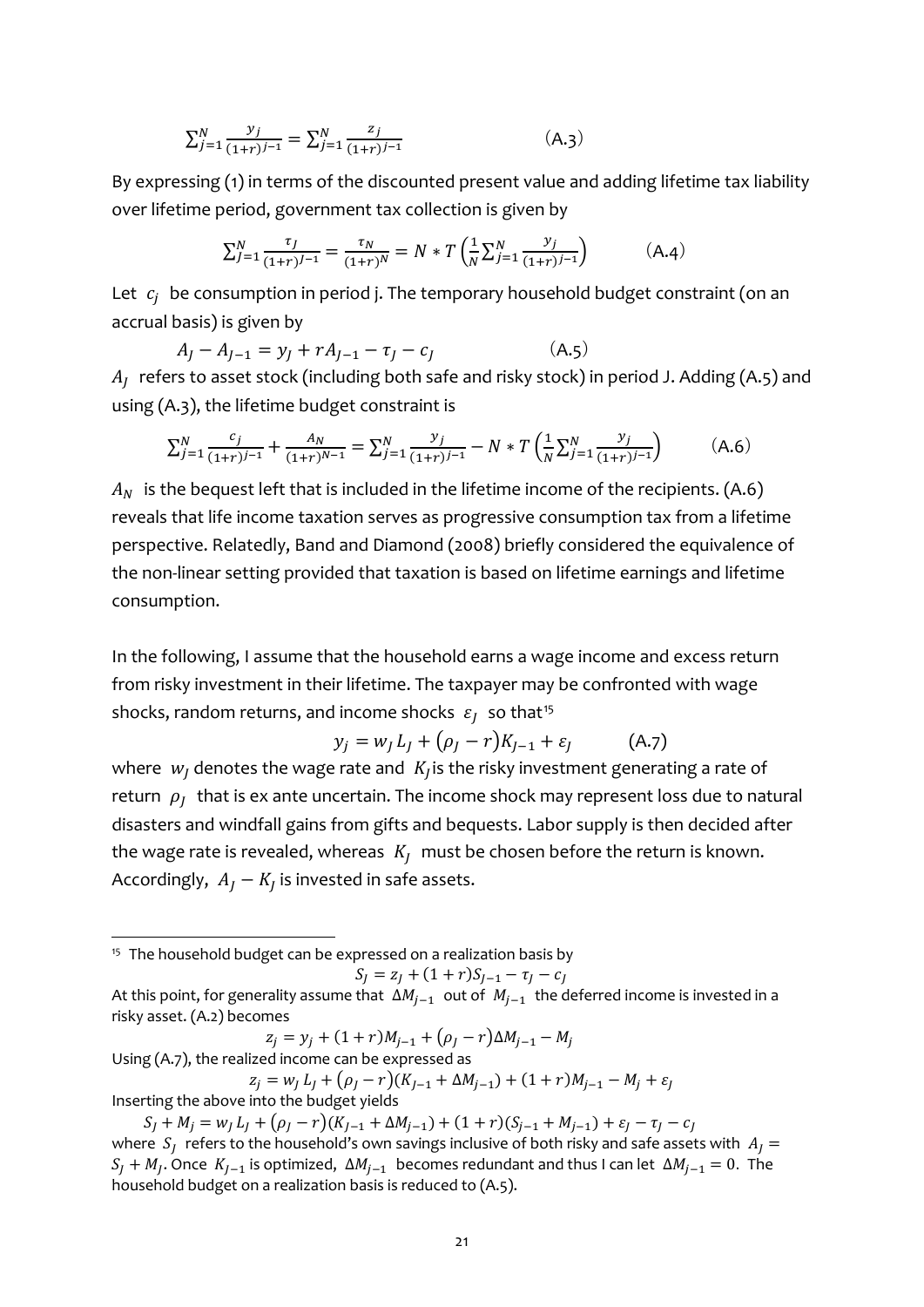The value function in period J is written as  $V_I = V(A_{I-1}, M_{I-1}, K_{I-1}, G_{I-1})$ .  $G_{I-1}$  is the discounted present value of accrual income up to period J, as defined below. Then the dynamic optimization of the household in the present context is expressed by

$$
V(A_{J-1}, M_{J-1}, K_{J-1}, G_{J-1}) = Max_{\{c_J, L_J, A_J, K_J, M_J\}} \{U(c_J, L_J) + \beta E_J V(A_J, M_J, K_J, G_J)\}
$$

subject to

$$
c_j + A_j = w_j L_j + (\rho_j - r)K_{j-1} + \varepsilon_j + (1+r)A_{j-1} - \tau_j \; : \; \lambda_j
$$

and

$$
\tau_J = (1+r)^{J-1} \left\{ J \ast T \left( \frac{1}{J} G_J - \frac{M_J}{J(1+r)^{J-1}} \right) - (J-1) \ast T \left( \frac{1}{J-1} G_{J-1} - \frac{M_{J-1}}{(J-1)(1+r)^{J-2}} \right) \right\}
$$

(A.1)

where

$$
G_J = \sum_{j=1}^J \frac{1}{(1+r)^{j-1}} \left( w_j L_j + (\rho_j - r) K_{j-1} + \varepsilon_j \right) = \frac{1}{(1+r)^{J-1}} \left( w_J L_j + (\rho_j - r) K_{j-1} \right) + G_{J-1}
$$

# (A.8)

The constraint in the optimization combines (A.5) and (A.7), and  $\lambda_I$  denotes the Lagrange multiplier. The control variables are  $c_l$ ,  $L_l$ ,  $A_l$ , and  $M_l$ . The first-order conditions are given by

$$
0 = U_{c_J} - \lambda_J \tag{A.9}
$$

$$
0 = U_{L_J} + \lambda_j w_j \left(1 - T_j'\right) + \beta \left[E_j \frac{d}{d G_j} V_{j+1}\right] \frac{w_j}{(1+r)^{j-1}}
$$
(A.10)

$$
0 = -\lambda_j + \beta \left[ E_j \frac{d}{dA_j} V_{j+1} \right]
$$
 (A.11)

$$
0 = \beta \left[ E_J \frac{d}{dK_J} V_{J+1} \right] \tag{A.12}
$$

$$
0 = \lambda_j T'_j + \beta \left[ E_j \frac{d}{dM_j} V_{j+1} \right] \tag{A.13}
$$

The derivatives of the value functions with respect to the state variables are expressed as:

$$
\frac{d}{dA_{J-1}}V_J = \lambda_J(1+r) \tag{A.14}
$$

$$
\frac{d}{dM_{J-1}}V_J = -\lambda_J (1+r)T'_{J-1} \tag{A.15}
$$

$$
\frac{d}{dK_{J-1}}V_J = \lambda_J \left( (\rho_J - r) - T'_J \right) + \beta \left[ E_J \frac{\rho_J - r}{(1+r)^{J-1}} \frac{d}{dG_J} V_{J+1} \right]
$$
(A.16)

$$
\frac{1}{(1+r)^{J-1}}\frac{d}{dG_{J-1}}V_J = -\lambda_J(T'_J - T'_{J-1}) + \beta(1+r)\left[E_J\frac{1}{(1+r)^J}\frac{d}{dG_J}V_{J+1}\right] \tag{A.17}
$$

Combining (A.11) and (A.14) by moving forward one period yields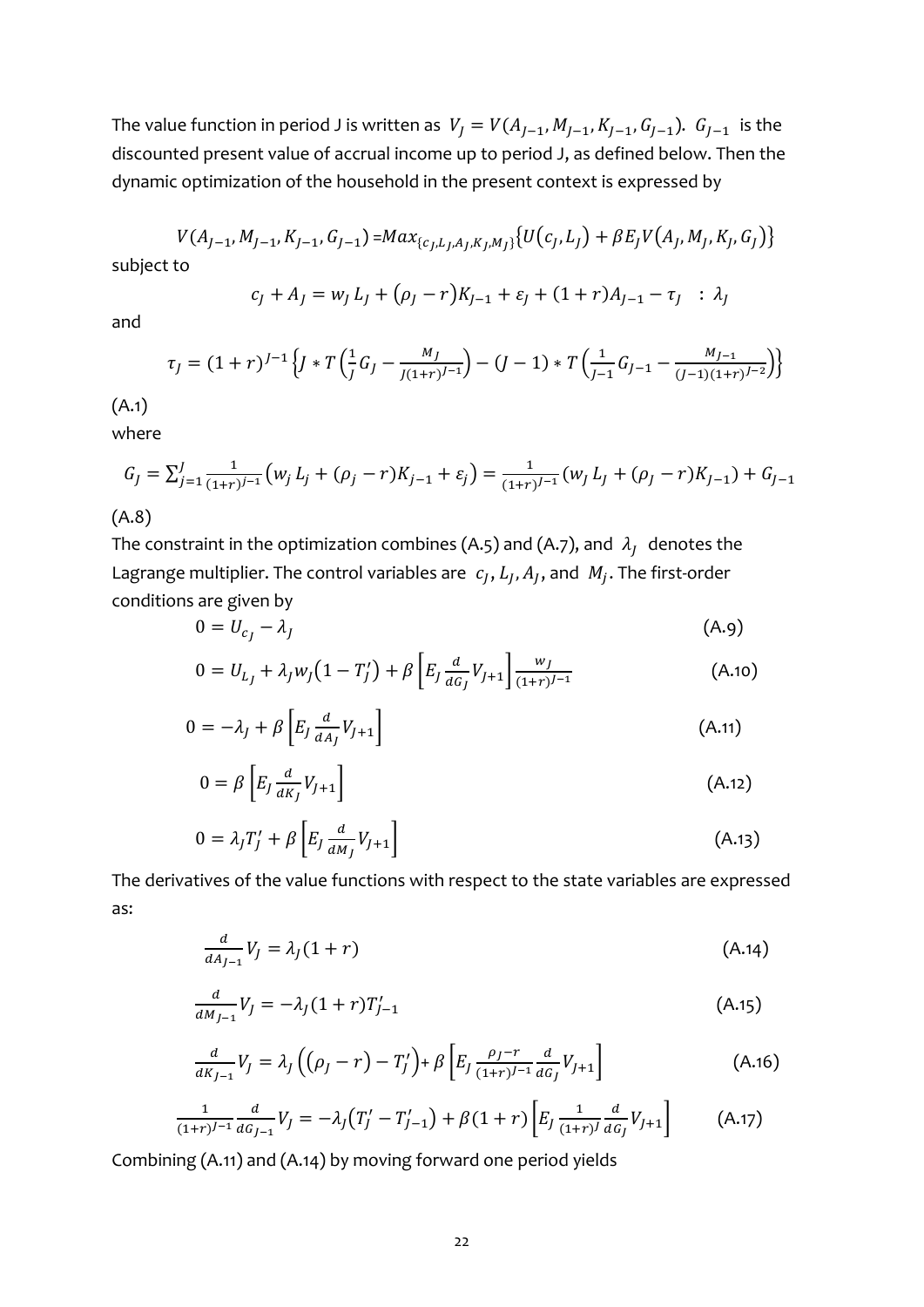$\lambda_I = \beta (1 + r) E_I[\lambda_{I+1}]$  (A.11'),

which in turn establishes the standard Euler equation as

$$
U_{c_j} = \beta (1+r) \Big[ E_j U_{c_{j+1}} \Big] \tag{A.9'}
$$

(Tax Deferral)

Turn to the choice of the tax deferral. Replacing J-1 by J and substituting (A.15) into (A.13) yields

 $0 = \lambda_j T'_j - \beta (1+r) T'_j [E_j \lambda_{j+1}]$  (A.13') The above is identical to (A.11') implying that  $M_i$  is redundant. Therefore, we can let  $M_i = 0$ , so  $z_i = y_i$  for all period j in the following.

(Labor supply)

Now consider (A.17). It can be expressed as:

$$
\frac{1}{(1+r)^{j}} \frac{d}{d G_{j}} V_{j+1} = -\lambda_{j+1} (T'_{j+1} - T'_{j}) + \beta (1+r) \left[ E_{j+1} \frac{1}{(1+r)^{j+1}} \frac{d}{d G_{j+1}} V_{j+2} \right]
$$
  
\n
$$
= -\lambda_{j+1} (T'_{j+1} - T'_{j}) + \beta (1+r) E_{j+1} \left[ -\lambda_{j+2} (T'_{j+2} - T'_{j+1}) + E_{j+2} \frac{1}{(1+r)^{j+2}} \frac{d}{d G_{j+2}} V_{j+3} \right]
$$
  
\n
$$
= -\sum_{j=j+1}^{N} (\beta (1+r))^{j-(j+1)} E_{j+1} [\lambda_{j} (T'_{j} - T'_{j-1})]
$$
  
\n
$$
= \lambda_{j+1} T'_{j} + \sum_{j=j+1}^{N-1} (\beta (1+r))^{j-(j+1)} E_{j+1} [\beta (1+r) \lambda_{j+1} - \lambda_{j}] T'_{j}
$$
  
\n
$$
- (\beta (1+r))^{N-(j+1)} E_{t+1} \lambda_{N} T'_{N}
$$

 $= \lambda_{J+1} T'_J - (\beta (1+r))^{N-(J+1)} E_{J+1} \lambda_N T'_N$ 

In the last equation, (A.11') is used with  $E_{I+1}[E_i(*)] = E_{I+1}(*)$  for j>J+1. Inserting the above into (A.10) the following is established

$$
0 = U_{L_J} + \lambda_j w_J (1 - T'_J) + \beta (1 + r) E_J \left[ \frac{1}{(1 + r)^J} \frac{d}{dG_J} V_{J+1} \right] w_J
$$
  
=  $U_{L_J} + w_J \left( U_{c_J} - (\beta (1 + r))^{N-J} E_J \lambda_N T'_N \right)$  (A.10')

Finally by solving (A.11') iteratively, we have:

$$
\lambda_J = (\beta(1+r))^{N-J} E_J[\lambda_N] \tag{A.11'}
$$

Thus the first order condition for labor becomes:

$$
0 = U_{L_f} + w_J U_{c_J} \left( 1 - \frac{E_J \lambda_N T_N'}{E_J \lambda_N} \right) \tag{A.10'}
$$

(Risky investment)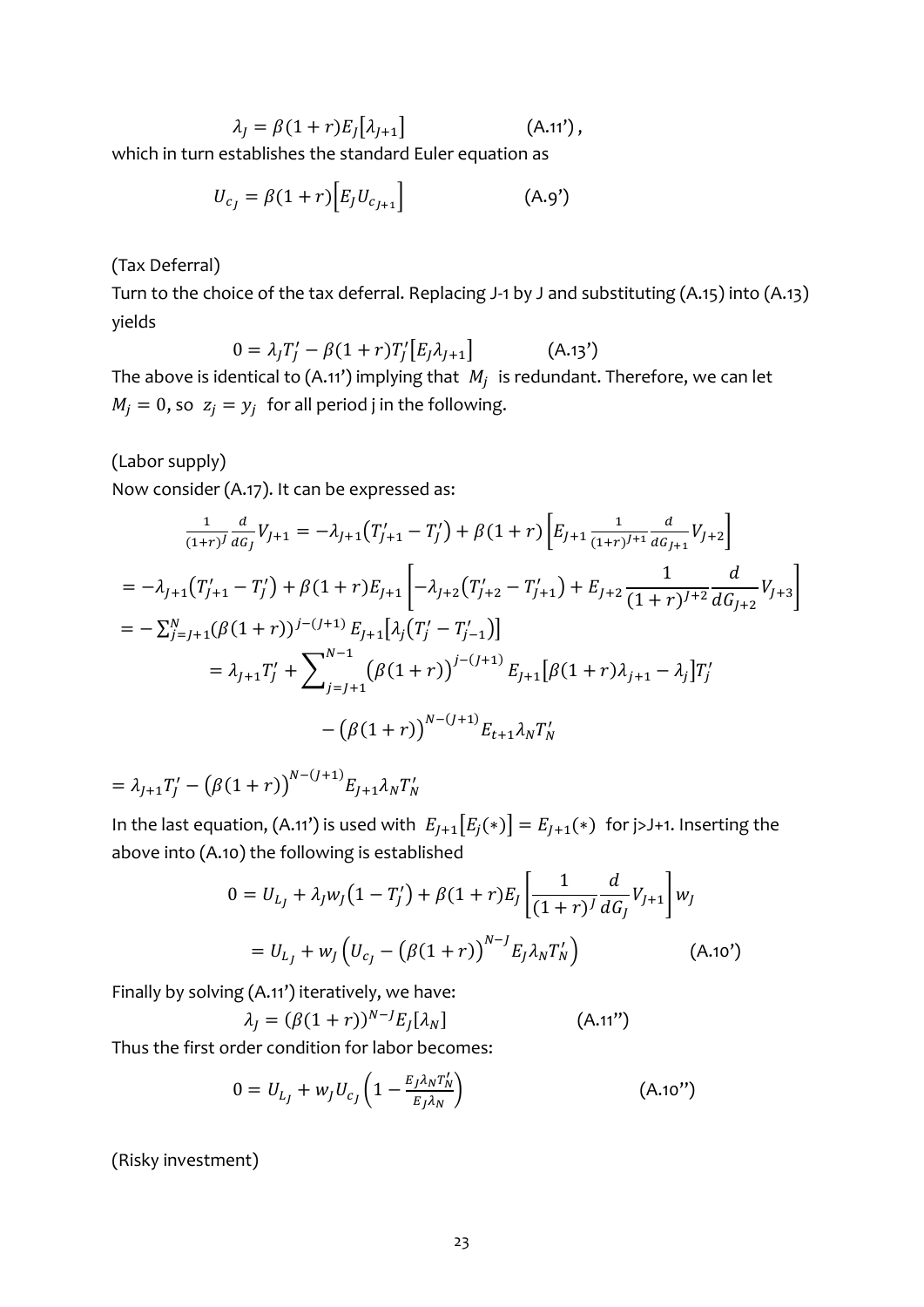Turn to (A.12), making use of (A.16),

$$
0 = E_J \left[ \lambda_{J+1} \left( (\rho_{J+1} - r) - T'_{J+1} \right) \right] + \beta (1+r) \left[ E_J \frac{\rho_{J+1} - r}{(1+r)^{J+1}} \frac{d}{dG_{J+1}} V_{J+2} \right]
$$
  
\n
$$
= E_J \left[ \lambda_{J+1} \left( (\rho_{J+1} - r) - T'_{J+1} \right) \right]
$$
  
\n
$$
+ \beta (1+r) E_J \left[ (\rho_{J+1} - r) \left( \lambda_{J+2} T'_{J+1} - (\beta (1+r))^{N-(J+2)} E_{J+1} \lambda_N T'_N \right) \right]
$$
  
\n
$$
= E_J \left[ (\rho_{J+1} - r) \lambda_{J+1} \left( 1 - \frac{E_{J+1} \lambda_N T'_N}{E_{J+1} \lambda_N} \right) \right]
$$
 (A.12')

In the last equality, (A.11'), replacing J with J+1 is used. To summarize:

#### **Remarks:**

The above proposition may be compared with the incentives under the conventional annual income taxation which solves:

$$
V(A_{J-1}, M_{J-1}, K_{j-1}) = Max_{\{c_J, L_J, A_J, K_j\}} \{U(c_J, L_J) + \beta E_J V(A_J, M_J, K_j)\}
$$

subject to

$$
c_j + A_j = w_j L_j + (\rho_j - r)K_{j-1} + \varepsilon_j + (1+r)A_{j-1} - T(z_j) \quad : \lambda_j
$$

where 
$$
z_j = y_j + (1+r)M_{j-1} - M_j
$$
. It can be established  
  $0 = II_1 + w_J I_2 (1 - T'_1)$  (A.18)

$$
0 = U_{L_j} + w_j U_{c_j} (1 - T'_j)
$$
(A.18)  
0=  $E_j[(\rho_{j+1} - r)\lambda_{j+1}(1 - T'_{j+1})]$  (A.19)

for labor and risky investment, which are standard. Regarding the tax deferral,

$$
\lambda_j T_j' = \beta (1+r) \left[ E_j \lambda_{j+1} T_{j+1}' \right]
$$
 (A.20)

The above implies that the household aims to equalize the marginal tax rates over times. Indeed, without uncertainty, (A.20) reduces to:

$$
T'_j = T'_{j+1} \qquad \text{for all } j \tag{A.20'}
$$

#### **Appendix 3: Insurance Function of the lifetime income taxation**

The insurance function of lifetime income taxation can be seen from the simple twoperiod setting. Suppose a worker earns a constant income at y in the first period and continues to do so in a normal time in the second period. The behavioral response to the taxation is abstracted. In the second period, however, there may be a natural disaster or pandemic with the probability of q in which the worker suffers a complete loss of income. For simplicity we assume a zero-interest rate. Given that the income is constant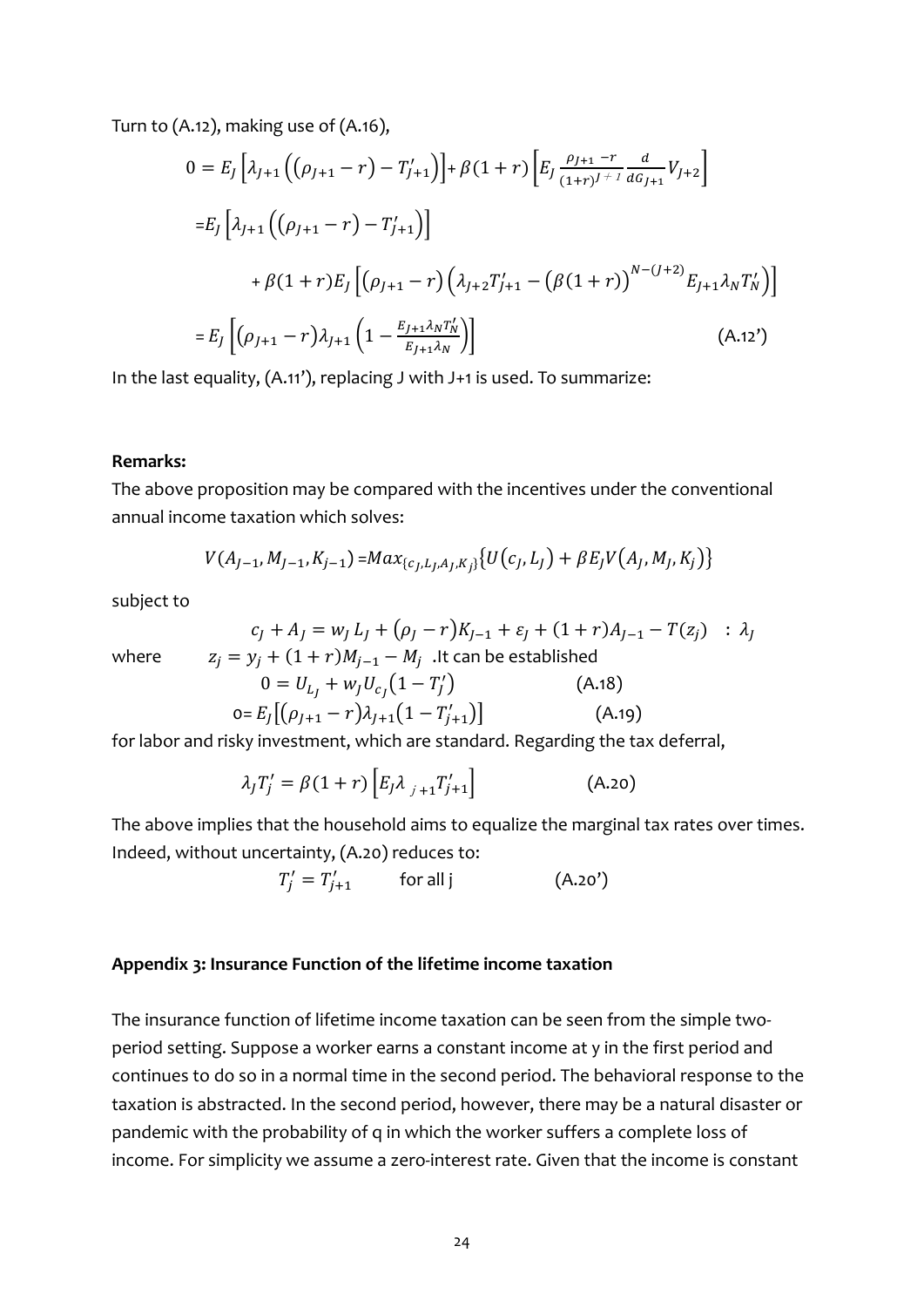in normal times, both conventional annual and lifetime income tax are presented by Eq. (1) levy T(y). In the case of a disaster, however, the annual income tax becomes  $T(0) =$ 0, whereas we have  $\tau_2 = 2T(y/2) - T(y) < 0$ . For analytical convenience, we linearly combine the two tax schemes so that  $(1 - \alpha)T(0) + \alpha \tau_2 = \alpha \tau_2$  where  $0 \le \alpha \le 1$ . As  $\alpha$ takes a higher value, the tax system is closer to the lifetime taxation. In the first period, the worker chooses an amount of savings as self-insurance. Note that with q=0, there is no need to save since the disposal income remains the same between the two periods. His optimization problem is expressed by

 $Max_{\{S\}}u(y-T(y)-S)+\{(1-q)u(y-T(y)+S)+qu(S-\alpha \tau_2)\}$ that establishes

 $u(y - T(y) - S^*) = (1 - q)u(y - T(y) + S^*) + qu(S^* - \alpha \tau_2)$  (B.1) It is immediate to see that

$$
\frac{d}{dq}S^* > 0 \text{ and } \frac{d}{da}S^* < 0 \tag{B.2}
$$

The saving increases in the probability of a disaster, but declines with  $\alpha$ . In this context, the life time taxation works as insurance substituting the savings that are excessive in normal times. Now we can express the maximized utility as

 $W(T(y), \alpha, \tau_2, q) \equiv u(y - T(y) - S^*) + \{(1 - q)u(y - T(y) + S^*) + qu(S^* - \alpha \tau_2)\}$  (B.3) Consider that tax reform directed toward lifetime taxation, raises  $\alpha$  while keeping the expected tax revenue,

$$
G = T(y) * (1 + 1 - q) + q\alpha\tau_2
$$
 (B.4)

constant by increasing  $T(y)$  and leaving  $\tau_2$  unchanged (through adjusting  $T(y/2)$ ). The welfare charged by

$$
dW \equiv -\{u'_1 + (1 - q)u'_2\}dT(y) + q(-\tau_2)\hat{u}'_2 d\alpha
$$
 (B.5)

where  $u'_1 = u'(y - T(y) - S^*)$ ,  $u'_2 = u(y - T(y) + S^*)$  and  $\hat{u}'_2 = u(S^* - \alpha \tau_2)$ . Noting that

$$
0 = dG = (2 - q)dT(y) + q\tau_2 d\alpha \qquad (B.4')
$$

It can be established that the revenue neutral tax reform is welfare improving

$$
\frac{d}{d\alpha}W|_{dG=0} \equiv q(-\tau_2)\left\{\hat{u}_2' - \frac{1}{2-q}\left\{u_1' + (1-q)u_2'\right\}\right\} > 0
$$
 (B.5')

with  $u'_1 > u'_2 > \hat{u}'_2$  and  $\tau_2 = 2T(y/2) - T(y) < 0$ .

## **Appendix 4: Vickrey's Averaging Income Tax**

In this appendix, I replicate the original proposal of averaging income tax by Vickrey (1939). It is different from this study in that interest income or normal return is counted, so income is defined in a comprehensive manner. Consider the following example. There are two taxpayers, Mr. A and Mr. B, who earn the same income \$5,000 in each of the two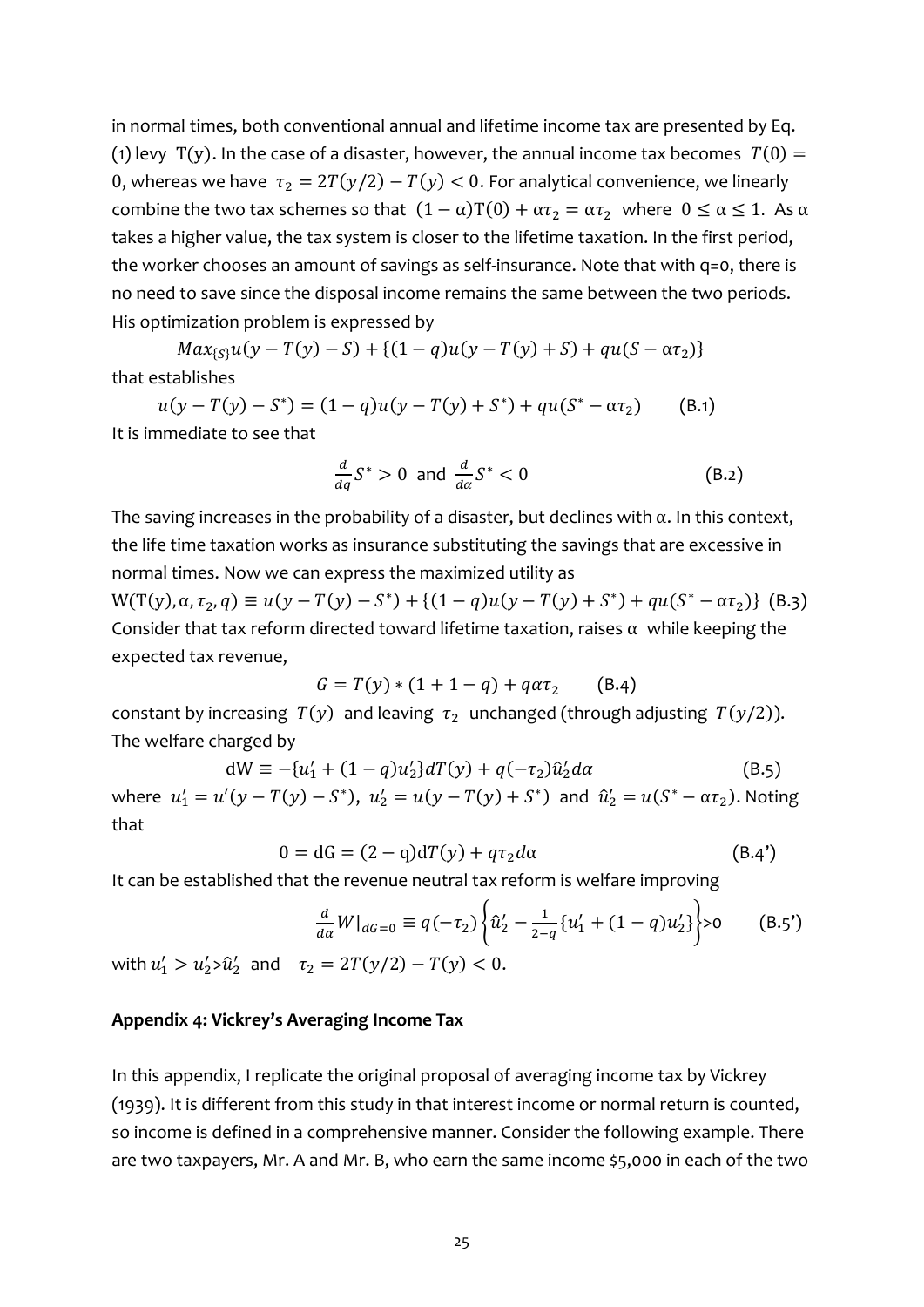periods. Vickrey (1939) supposes that they "start with the same capital, obtain the same rate of return" (page 382). In the present context, the capital can be regarded as an initial endowment. I distinguish between capital income from the endowment and interest income derived from the capital income. Mr. B can defer a part of his accrued income, say, \$2,500 in period 1 to period 2: the deterred income can be carried with an interest rate of 2%. Suppose that the same tax table as the main text applies. As a result, Mr. B pays less tax than Mr. A in period 1. Assume that both save all their disposable income at 2% interest rate. Indeed, Vickrey (1939) considers the two taxpayers "have identical earnings and expenditure during the period" (p. 382). In period 2, taxpayers collect their interest and deferred income. The incomes of Mr. A and Mr. B in period 2 are then \$50,860 and \$75,950, respectively. Vickrey (1939) adds tax payments in period 1 to interest to income. The reason is that the tax reduces savings (i.e., saving = accrued  $income$  – deferred income – tax), which in turn lowers interest income in period 2. Adding the tax in period 1 with interest works to recover interest income if the tax were not levied. Since consumption is zero in the first period, the total adjusted income is calculated as \$101,000 for both taxpayers. [16](#page-25-0)

Realized income in period 1 + income in period 2 + interest× tax in period 1 = Income in period 1 - deferred income + Income in period 2 + deferred income  $(1 + interest) + interest \times (saving + tax in period 1)$  $=$  (1+ interest)  $\times$  Income in period 1 + Income in period 2.

However, this approach may have a caveat. Consider Mr. C with the same lifetime income as the other two taxpayers. He does not defer income but consumes all in the first period. Consequently, income in period 2 becomes low without interest income, and so is adjusted income. Horizontal equity is then undermined. In contrast, this study calculates lifetime income directly to levy lifetime income taxation (that is equivalent to lifetime consumption taxation); thus, lifetime tax liability is independent of consumption pattern as well as realization of income.

<span id="page-25-0"></span><sup>16</sup> Arithmetically, the Vickery income averaging tax scheme can be expressed as

 $\tau_2 = T(z_2 + z_1 + r \times (S_1 + T(z_1))) - (1+r)T(z_1)$ 

with  $\tau_1 = T(z_1)$ , where  $S_1$  is the saving in period 1 and assumed to be  $S_1 = z_1 - T(z_1)$  in the table.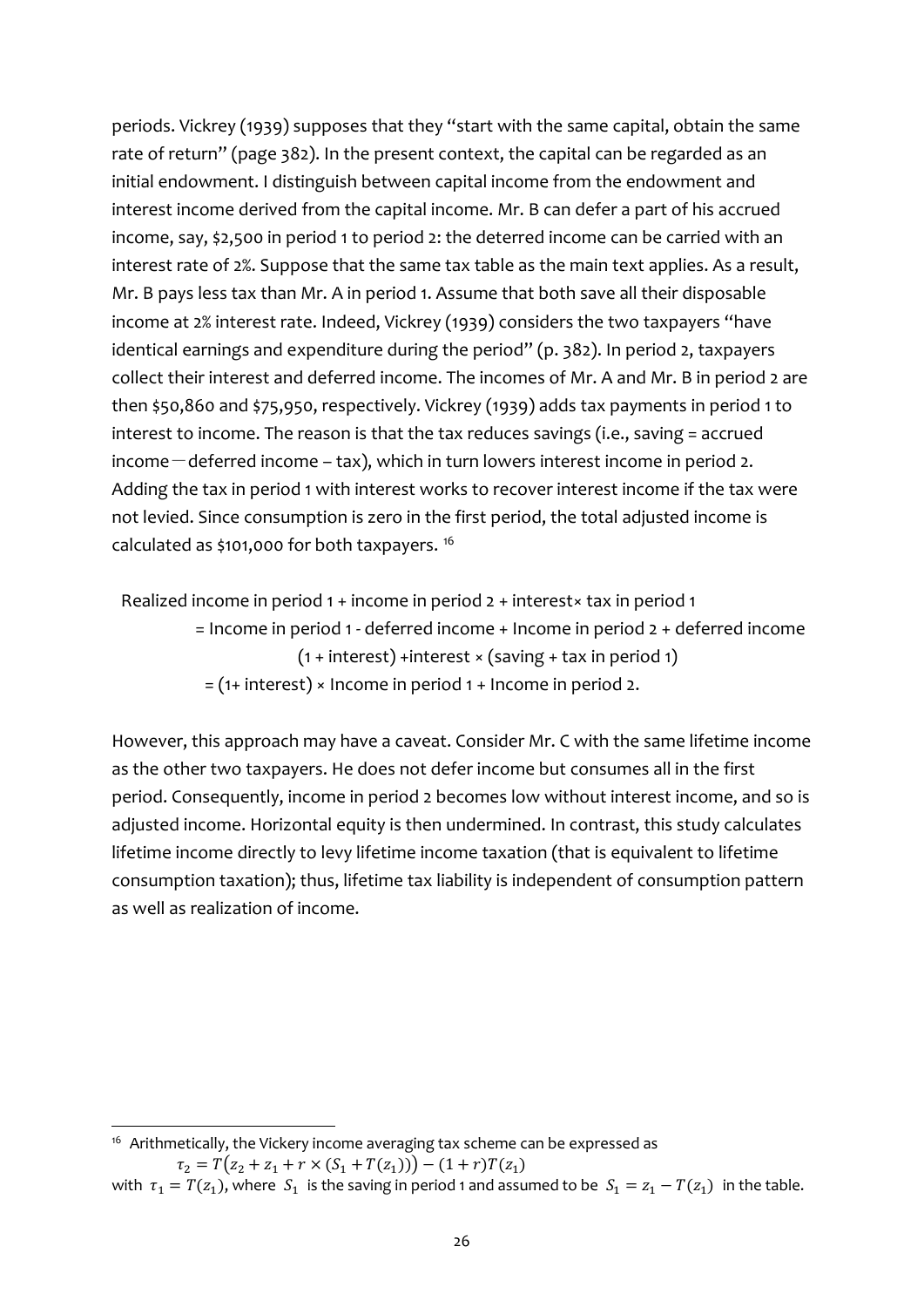| Period         |                                     |                                         | Mr. A   | Mr.B    | Mr.C    |
|----------------|-------------------------------------|-----------------------------------------|---------|---------|---------|
|                | Accruied income (1)                 |                                         | 50,000  | 50,000  | 50,000  |
|                | Deferred income to period 2 (2)     |                                         |         | 25,000  |         |
|                | Realzied income $(3)=(1)-(2)$       |                                         | 50,000  | 25,000  | 50,000  |
|                | Tax (4)                             |                                         | 7.000   | 2.500   | 7,000   |
|                | consumption (5)                     |                                         | 0       |         | 43.000  |
|                | Saving $=(3)-(4)-(5)$               |                                         | 43,000  | 22,500  |         |
|                |                                     | Income $(6)$                            | 50,000  | 50.000  | 50.000  |
|                |                                     | Income in period Deferred income from 1 | 0       | 25.500  |         |
|                |                                     | Interest income                         | 860     | 450     |         |
| $\overline{2}$ |                                     | Sum (7)                                 | 50.860  | 75.950  | 50.000  |
|                | Interest $*Tax$ in period 1 $(8)$   |                                         | 140     | 50      | 140     |
|                | Adjusted income $(3)+(7)+(8)$       |                                         | 101.000 | 101.000 | 100,140 |
|                | Tax(9)                              |                                         | 23.350  | 23.350  | 23,049  |
|                | Net tax $(10) = (9) - (1+0.02)*(4)$ |                                         | 16.210  | 20.800  | 15,909  |
| Lifetime       | $(1+0.02)*(1)+(6)$<br>Income        |                                         | 101.000 | 101.000 | 101.000 |

(Note) The calculation follows the tax return of footnote 5 (page 385) in Vickrey (1939). (Note2) The deferred income is realized in the second period with interest. (Note3)The same tax structure as Table 1 is assumed.

#### **Appendix 5: Neutrality of Holding Period**

The present lifetime income taxation assures the neutrality of the holding period associated with realization based capital taxation as addressed by Auerbach (1991) and Auerbach and Bradford(2004). Suppose the investor purchases an asset at a value of  $A_{I-1}$  in period J-1, which generates a return of  $\rho_I$  in period J, by holding it one more period, the investor can obtain  $\rho_{I+1}$ . Taxes applied when the asset is sold in periods J and J+1 can be denoted by  $\tau_I$  and  $\tau_{J+1}$ , respectively. Let t be tax on interest income or normal return. The arbitrage leads to

 $(1 + \hat{\rho}_{l+1})(1 + \rho_l)A_{l-1} - \tau_{l+1} = (1 + r(1 - t))((1 + \rho_l)A_{l-1} - \tau_l)$  (C.1) In the case of  $\rho_{I+1} > \hat{\rho}_{I+1}$  the taxpayer chooses to hold the asset one more period whereas he would prefer to sell it if the inequality is reversed. The neutrality of the holding period requires  $\hat{\rho}_{I+1} = r$ . When  $\hat{\rho}_{I+1} < r$ , there arises a lock-in effect, where the investor is willing to keep an asset with a lower return so as to avoid taxes. Given that  $\hat{\rho}_{I+1} = r$ , (C.1) becomes:

 $\tau_{J+1} = (1 + r(1 - t))\hat{\tau}_J + tr(1 + \rho_J)A_{J-1}$  (C.2) Thus (C.2) is the condition of the tax structure required to eliminate the lock-in effect. Under conventional income taxation with  $\tau_1 = t \rho_1 A_{1-1}$ , the same tax rate being levied on capital gain and interest, (C.2) is re-written as

$$
\tau_{J+1} = (1 + r(1 - t))t\rho_J A_{J-1} + t\{(1 + r)(1 + \rho_J) - (1 + \rho_J)\}A_{J-1}
$$
  
=  $r(1 - t)\tau_J + t\{(1 + \hat{\rho}_{J+1})(1 + \rho_J) - 1\}A_{J-1}$  (C.3),

revealing that after-tax interest that will be charged on unpaid capital gain tax in period J alongside the taxation realized on capital gain in period J+1. A valuation problem will arise, however, it will be difficult for government to assess the intermediate value of the